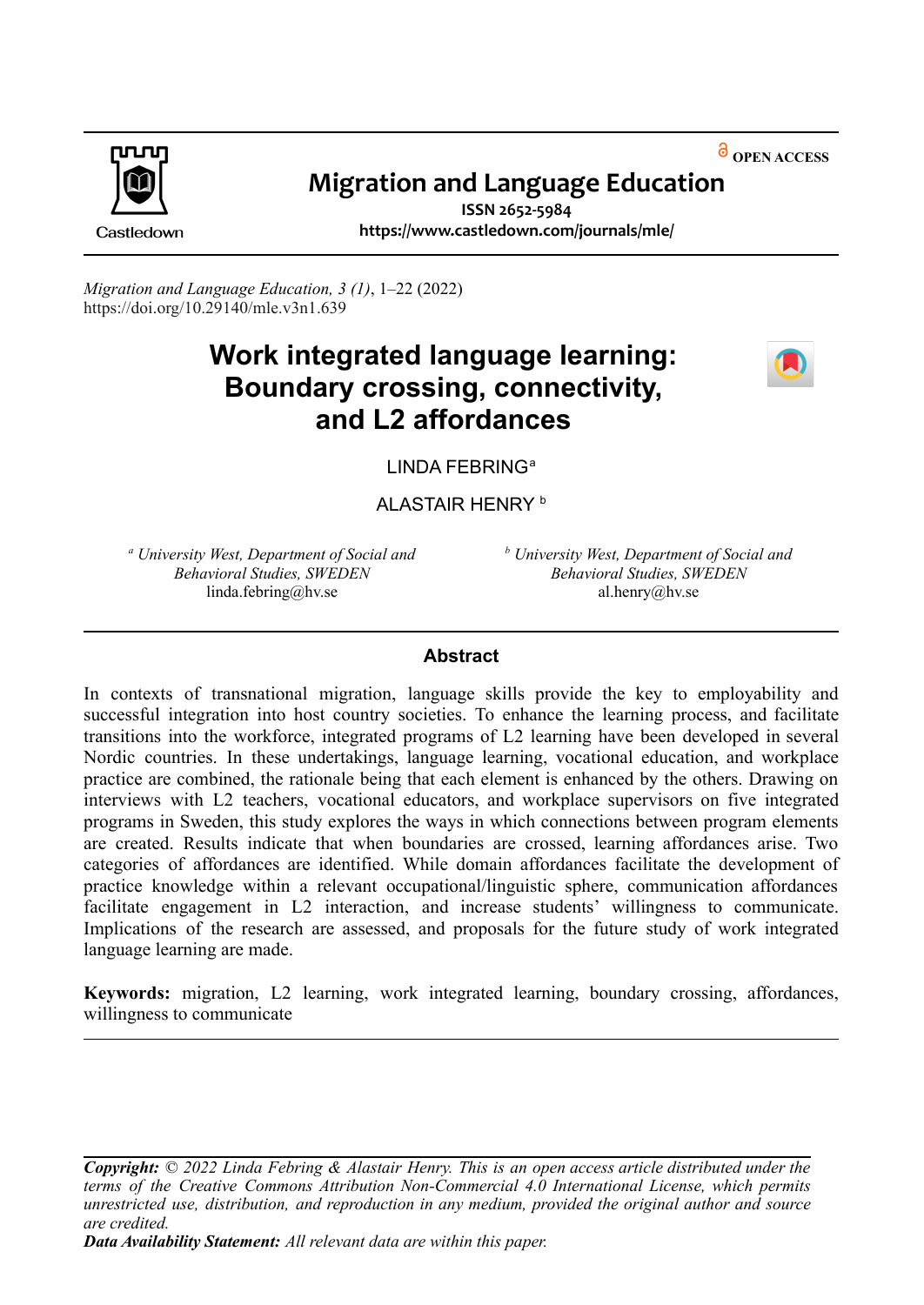#### **Introduction**

At a time when transnational migration is spurred by climate change, regional conflicts, and increasing economic imbalances between the Global North and the Global South (Canagarajah, 2021), the need for effective programs of education for migrant language learners has never been greater. While language skills can enhance employability, for many migrants, access to the target language in contexts beyond the classroom can be limited. In conditions of social and linguistic duress—circumstances in which language learning takes place from positions of marginalization, and where opportunities for meaningful L2 use are few (Ortega, 2018)—programs of education that attempt to integrate classroom and workplace learning have the potential to enhance L2 development, facilitate transitions into the workforce, and support successful integration (e.g., Derwing & Munro, 2013; Riddiford & Holmes, 2015; Yates *et al*., 2015).

While attempts to include workplace learning in second language programs have mostly taken place in project form—often in collaboration with research (e.g., Holmes & Vine, 2021)—in the Nordic countries integrated programs are more widespread (National Education Agency, 2019). Despite the potential of combining classroom and workplace learning, research is limited. Little is known about the ways in which L2 learning in classroom and workplace settings might be mutually enriched when interactions between settings occur (Yates, 2017, 2021). Focusing on L2 programs that integrate language, vocational, and workplace learning, the purpose of this study is to investigate ways in which connectivity is achieved, and to explore the benefits that may arise.

#### **Literature Review**

#### **Migration and workplace language learning**

In contexts of migration, the acquisition of a new language can occur during a period of life that can involve the loss of material resources, social and cultural capital, self-esteem, and self-confidence. Associated with acculturation stress and demanding significant personal resilience (Henry, 2016a, 2016b; Henry & Davydenko, 2020), language learning in migration contexts is never simply a matter of developing communication skills (Ortega, 2018). Rather, it "demands a reconsideration of one's place in the world and one's desired and attainable futures" (Ortega, 2018, p. 19). Alongside the challenges that arise in contexts of *social duress*—where L2 learning takes place from positions of marginalization—in many settings language development is additionally hampered by *linguistic duress*; a lack of opportunities to make use of developing L2 skills in contexts beyond the classroom (Ortega, 2018). Often, a plateau can be reached where learners may have developed basic L2 skills, but struggle to find use opportunities in community contexts. This can have negative effects on employability and successful integration (Derwing & Munro, 2013; Yates, 2017).For migrants who have opportunities to use the L2 in workplace contexts—during a work placement, as a trainee, or in employment obtained through their own personal endeavors—experiences are often positive. Internships and work placements are frequently identified as periods when L2 progress has been most noticeable (Henry & Davydenko, 2020). As Yates (2017, p. 425) has observed, "it is often the workplace itself that is the most significant site for migrant language learning."

Drawing on work investigating the L2 development of adult migrants, and with a particular focus on learning beyond the classroom, Yates (2021) has identified five factors that facilitate L2 acquisition. These are (i) *awareness* of the long-term and complex nature of the L2 learning process, and that classroom learning is insufficient to obtain the skills needed for successful integration, (ii) positive *attitudes* to the learning process, a desire to succeed, and resilience when encountering hardships, (iii) personal *autonomy* and the ability to identify language learning needs, and to take charge of the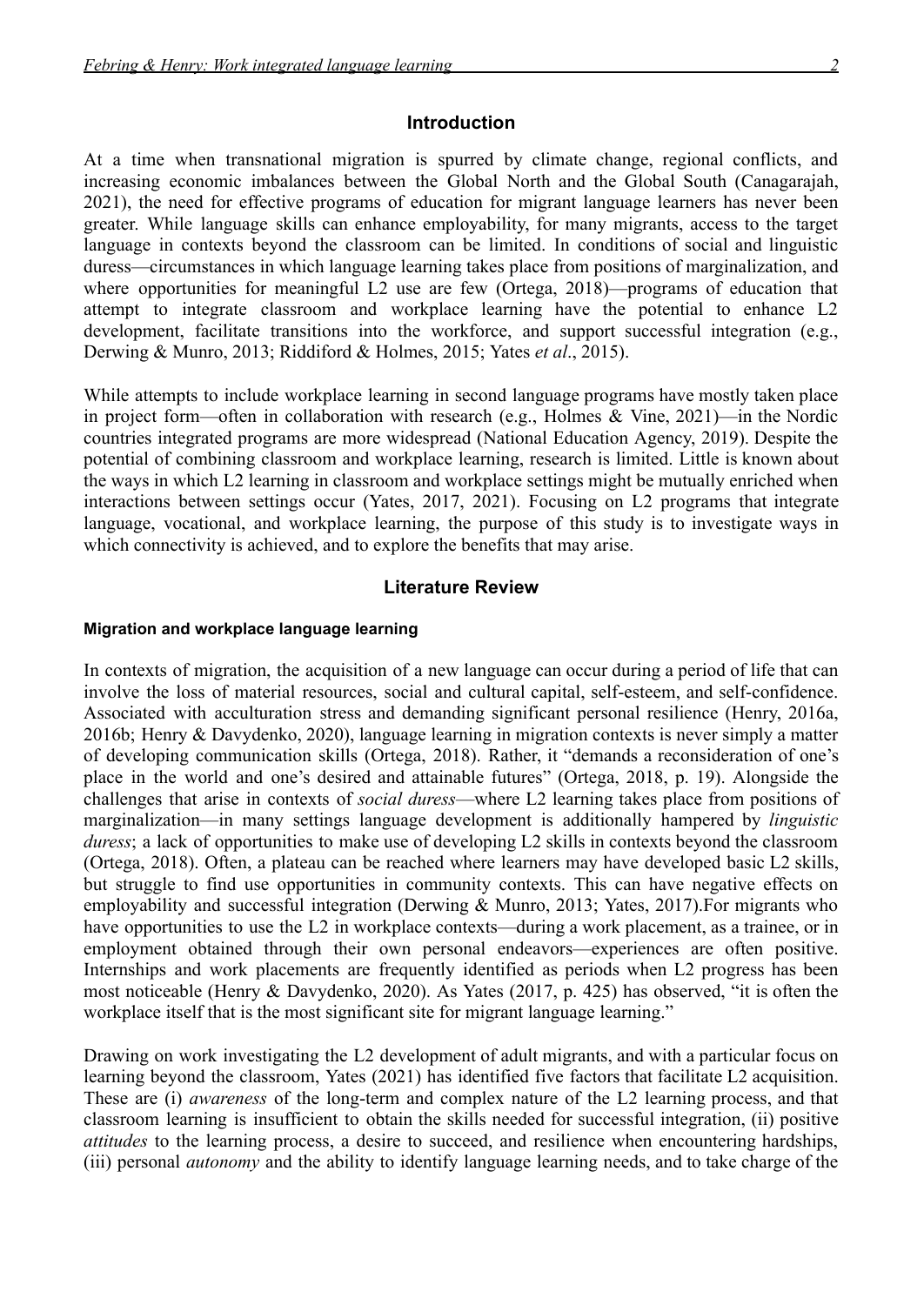L2 learning journey, (iv) individual *agency*, and the ability, freedom, time, and space to pursue L2 aims and engage in L2-developing activities, and, finally, (v) the ability to attune to, engage with, and capitalize on *affordances* for L2 learning in the surrounding environment.

#### **Affordances in workplace environments**

While the initial "A's" in Yates's taxonomy (awareness, attitudes, autonomy and agency) relate to the capacities of the learner, the final "A"—affordances—references the qualities of both the learner *and* the environment. An affordance is something in the environment that, when acted upon by the learner, can facilitate (or constrain) development (Aronin, 2014; Henry, 2016a; Otwinowska-Kasztelanic, 2011; van Lier, 2000). An affordance is enabling of development when it is recognized as such. As Segalowitz (2001, p. 15) makes clear, for the L2 learner, this "involves attuning one's attention system to perceive the communicative affordances provided by the linguistic environment." In contexts of migration, situations where it is possible to use the host country language in community contexts, and in spaces between formal and informal learning, provide valuable opportunities for development. From this perspective, the concept of affordances provides an important way of understanding how, when adult learners *recognize* and *react to* language features and opportunities for communication in TL environments, development is facilitated (Henry, 2016a).

Drawing on long-term research into L2 learning in workplace environments, Yates (2017) has identified affordances that can facilitate language development. Enabling affordances include opportunities to engage with L2-speakers beyond the classroom, and the experience of being challenged to use more sophisticated language. While interactions in basic service jobs (stores, beauty salons and fast-food outlets) can prove repetitive, they can support confidence in L2 use. Conversations with colleagues can be similarly enabling. Co-workers can introduce and explain essential vocabulary and can be accommodating in supporting comprehension. As Yates's (2017) work indicates, workplace affordances such as these can enhance learners' motivation, engagement with language, and their willingness to communicate.

Reflecting on these findings, Yates (2017) has suggested that "while the workplace can potentially offer useful opportunities for language learning, its effectiveness depends heavily on the specific circumstances of the employment context and an individual's ability to make the most of them" (p. 432). With regard to facilitating affordances, and their implications for L2 education, Yates argues that "language instruction programmes that include work placements potentially offer a way of offering some of the advantages of both worlds" (p. 432). Continuing, she suggests that when "appropriately organized and offered in conjunction with instruction that opens up rather than limits horizons, work placements can give learners experience of the workplace and insight into how different jobs might contribute or otherwise to their language learning" (Yates, 2017, p. 432).

#### **Educational provision in Sweden**

In Sweden, there is a long history of offering refuge to asylum-seekers and providing instruction in Swedish to those newly-arrived in the country. Alongside compulsory and tertiary education, "Swedish for Immigrants" (SFI) forms part of the national educational system (Ahlgren & Rydell, 2020; Lindberg & Sandwall, 2017). SFI dates back to the 1960s, and it is funded by the state. However, municipalities have responsibility for local provision (Lindberg & Sandwall, 2017). Tuition is either provided by the municipality themselves or can be outsourced to private enterprise. Courses are free of charge. Migrants in need of language education up to level B1 in CEFR who are registered in a municipality have a right to be offered 15 hours a week of tuition (SOU 2020:66).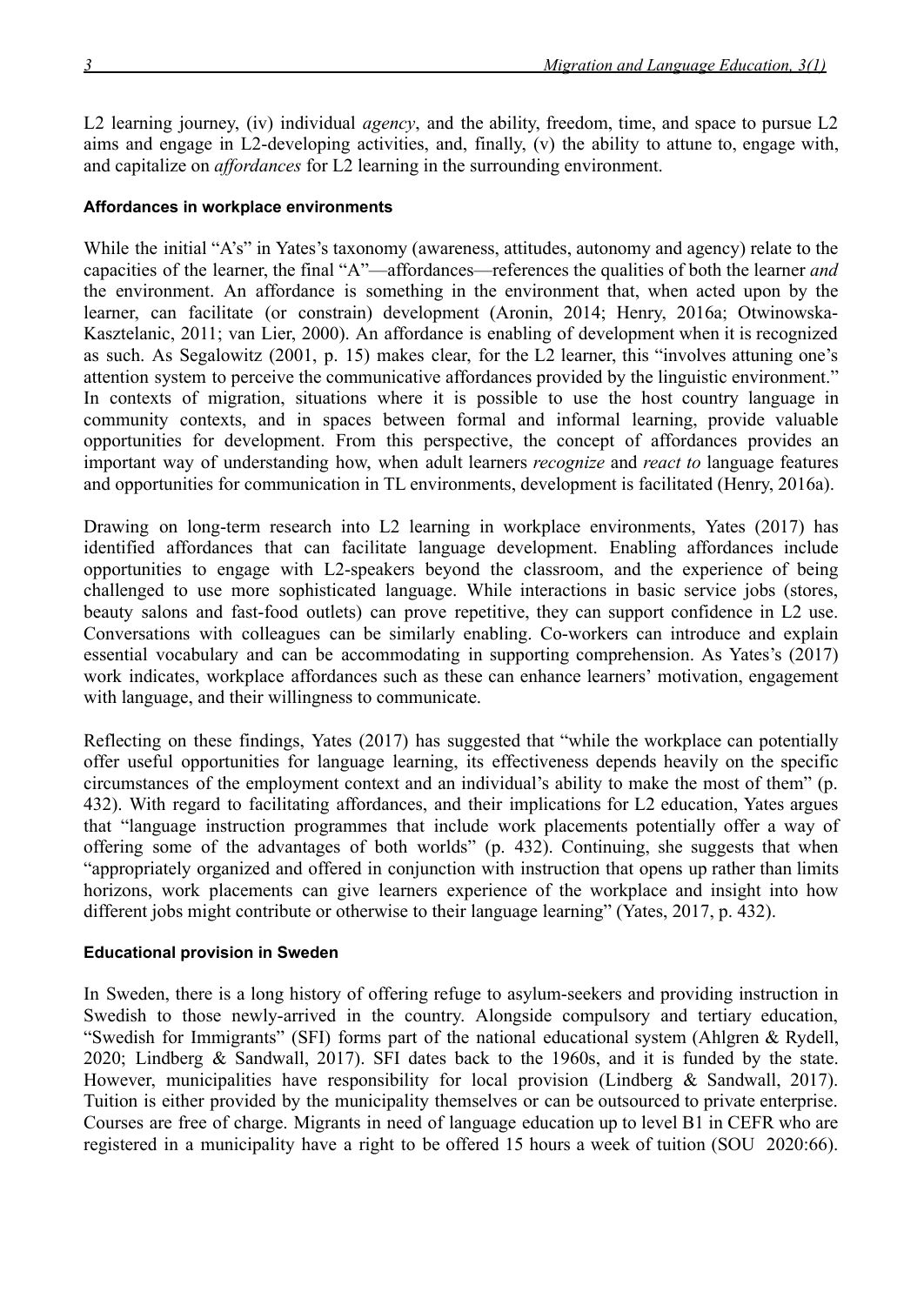The SFI-syllabus has a communicative approach and usage of the target language in various social contexts is emphasized.

In SFI programs, language education is normally provided together with vocational education designed to acquaint participants with a particular area of working life. Vocational training is also common, with around 50% of SFI programs including periods of workplace practice (National Education Agency, 2017; Unionen, 2018).

Generally, L2 learning, vocational education, and workplace practice are provided as consecutive modules. However, in a few cases, attempts are made to combine these elements in integrated programs (Dahlström & Gannå, 2017). In cases where collaboration between language teachers, vocational teachers, and workplace supervisors has been achieved, and where integration has been successful, possibilities for gaining a footing on the labour market have improved (National Education Agency, 2019).

As the National Education Agency (2019) makes clear, when integration is achieved, "vocational education, knowledge about the vocation, and knowledge about language learning go hand-in-hand and can enhance each other" (p. 11; authors' translation). However, while the benefits of integration are beginning to be recognized, little scientific research has been carried out. Studies that do exist suggest that integration can be difficult to accomplish. Despite good intentions, students can often experience the different elements as separate entities. For example, in a single-case ethnographic study from Finland, Strömmer (2016) found very little interaction between program elements. During work placements, participants could experience loneliness and isolation. This finding chimes with earlier results from Sweden, where Sandwall (2010, 2013) concluded that while integration has the potential to improve opportunities for language development, it may not be easy to achieve. In a study of collaboration between an SFI provider and municipal bodies aimed at supporting the entry of newly-arrived migrants into the labor market, Hamberg (2015) found that while staff from different settings worked hard to collaborate, integration was challenging since they approached the task from different professional standpoints.

# **Study and Purpose**

While L2 skills are important for individuals and host country societies, and while effective acquisition involves active participation in educational *and* naturalistic settings (Derwing & Munro, 2013; Yates, 2021), there is a lack of research investigating the ways in which formal and informal learning can be profitably combined (Yates, 2017). In Sweden, where education for adult migrants is well-established, attempts have been made to create integrated programs in which L2, vocational, and workplace elements are combined. However, while an integrated program can offer valuable opportunities for language development, it "presupposes a method, where the L2 teacher, the vocational teacher and, to a certain extent, the practice supervisor consciously work in cooperation" (National Education Agency, 2019, p. 11; authors' translation).

Against the backdrop of studies pointing to the challenges involved in successfully integrating program modules in ways that can benefit students' L2 learning (Hamberg, 2015; Sandwall, 2010, 2013; Strömmer, 2016), and research highlighting the need to investigate interactions between workplace and classroom learning in vocational education (Bakker & Akkerman, 2019), the current study examines ways in which connections can be created, and explores the learning affordances that arise when connectivity is achieved. Drawing on interviews with language teachers, vocational educators, and workplace supervisors from five integrated programs in Sweden, and employing an analytical framework that draws on theories of boundary crossing (Akkerman & Bakker, 2011a,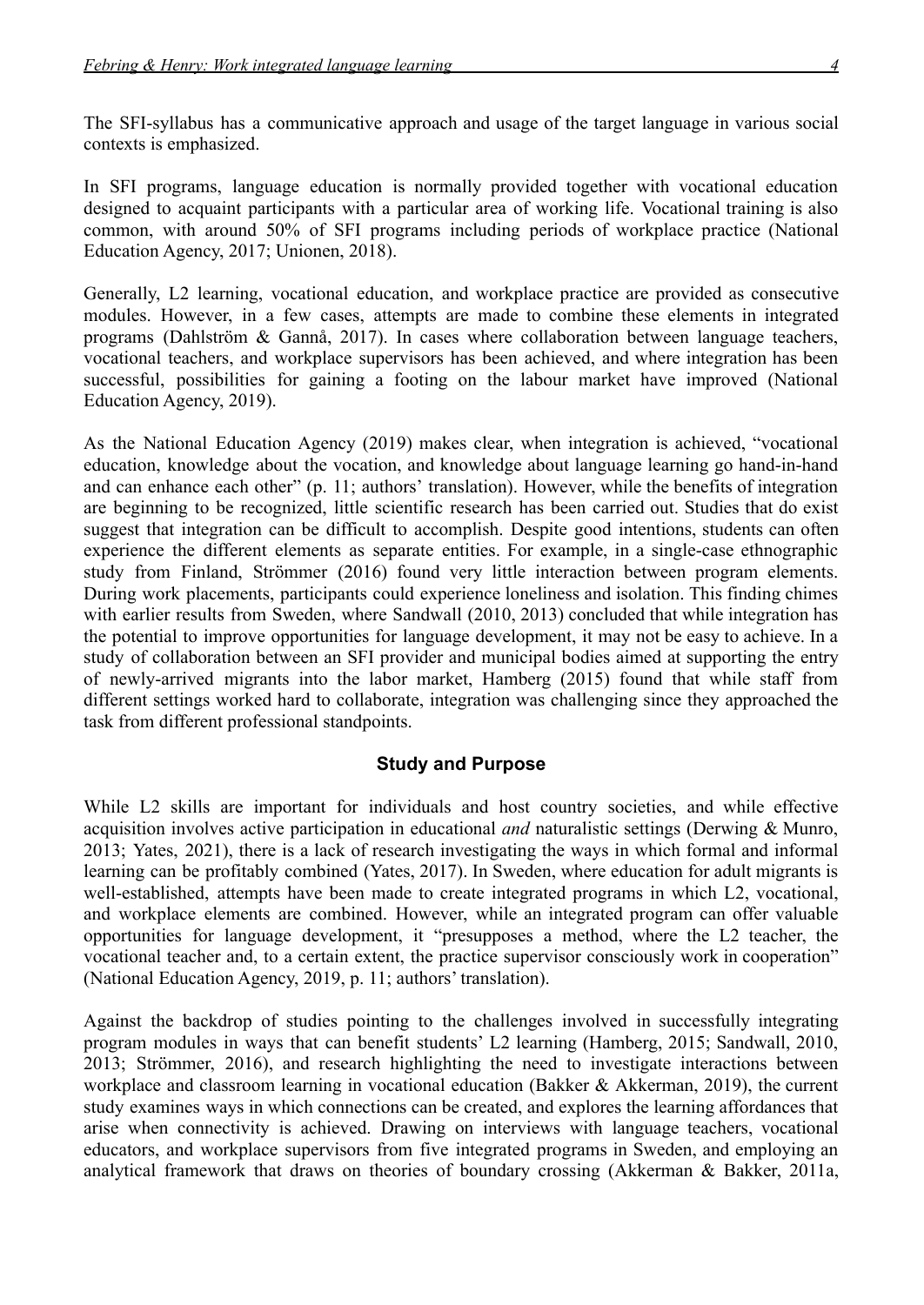2011b, 2012), the purpose of the study is to identify ways in which continuities between program settings are established, and to examine the affordances that arise when educational practices and interactions involve the crossing of boundaries. To guide the analyses, the following research questions were formulated:

- RQ 1 How are continuities between practice settings established, and what types of boundary-crossing take place?
- RO 2 What affordances are associated with boundary crossing?

# **Theoretical Framework**

# **Boundary crossing**

For its theoretical framework, the study draws on the concept of boundary crossing (Akkerman  $\&$ Bakker 2011a, 2011b, 2012; Bakker & Akkerman, 2014, 2019). In workplace learning, boundary crossing—"negotiating and combining ingredients from different contexts to achieve hybrid solutions" (Engeström *et al*., 1995, p. 319)—plays an essential role in skills development. At the interfaces of different sociocultural practices, and in the processes through which a boundary is encountered, navigated, and traversed, possibilities for development arise from the "discontinuities in actions or interactions" (Akkerman & Bakker, 2011a, p. 136). Boundary crossing can thus be defined as "the efforts to establish or restore continuity in action or interaction across different practices" (Bakker & Akkerman, 2014, p. 225). While boundary crossing has been studied extensively within educational and workplace settings, far less is known about transitions between practice settings, and the potential for development that arises through interactions of experiences from classroom and work-based learning. Yet, these transitions are crucial. If learners are unable to connect learning in different settings, learning from one setting is less likely to enrich learning that takes place in another (Bakker & Akkerman, 2019).

In transitions between classroom and workplace, and the creation of connections between these settings, learning affordances can arise. However, an affordance becomes such only through the active attunement of the individual to its facilitating qualities (van Lier, 2000). Thus, there is a need for the individual to identify, to engage with, and to make attempts to reconcile contributions from different educational settings. In programs that seek to integrate classroom and workplace learning, connections are created through forms of boundary crossing. Thus, in research, it becomes necessary not only to identify instances of boundary crossing, but also how connectivity can generate affordances for learning, and how an affordance can "provide access to the kinds of knowledge that individuals [need] to be effective in their selected occupations" (Billett, 2015, p. 48).

## **Boundary crossing and scale levels**

In practice settings, it is important to identify the scale level at which boundary crossing takes place. As Bakker and Akkerman (2019) make clear, boundary crossing can be found at individual, group, and institutional levels.

At an *individual level*, boundary crossing involves the attention and engagement of participants at a practice boundary, for example when students try "to connect two or more different parallel participations, such as a school program and a workplace" (Bakker & Akkerman, 2019, p. 354). At this level, boundary crossing involves the "*people* and *objects* that, figuratively speaking, play a central role at the boundary" (Akkerman & Bakker, 2011a, p. 139, emphasis added). A *boundary crosser* is a person who is a member of more than one practice community, or who moves between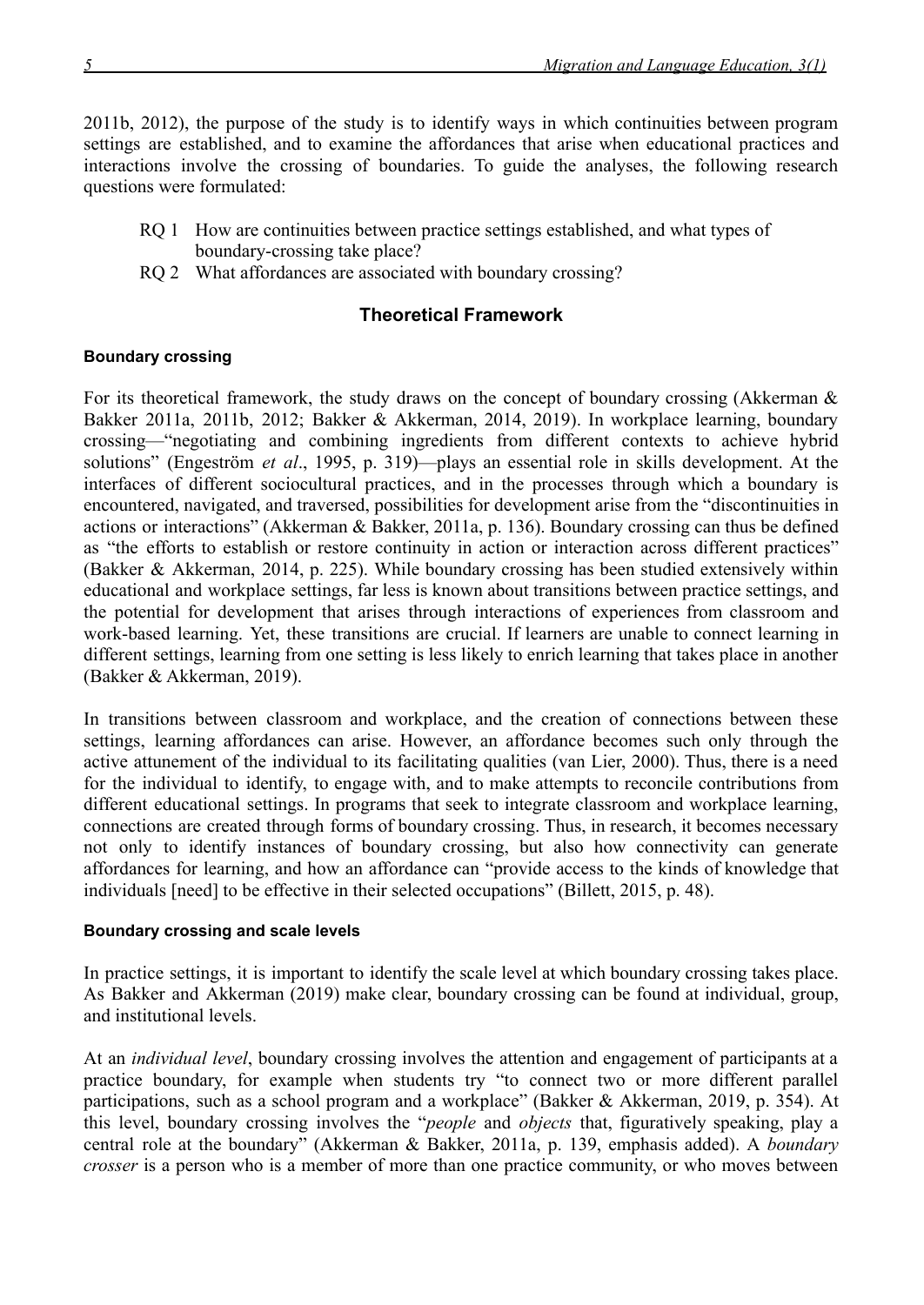sites (Akkerman & Bakker, 2011b). In an educational context where subject learning, vocational education, and workplace practice are integrated, a boundary crosser could be a teacher, supervisor, or mentor who follows students as they move between different classes, or who visits different sites. A *boundary object* is an artifact that conveys different meanings for different people, but can facilitate cooperation between individuals, and can function in ways where different perspectives and interests can profitably interact. Not only facilitating flexibility in interpretations, boundary objects can also function as "organic arrangements that allow different groups to work together, based on a back-and-forth movement" (Akkerman & Bakker, 2011a, p. 141). In an integrated program, a boundary object could be a digital photograph taken during workplace practice, and which is subsequently used in subject and/or vocational teaching.

At the *group level*, boundary crossing involves shared aspirations, and the intentional engagement of collections of individuals from different practice settings. At the *institutional level*, partnerships are similarly involved. Here, collaborations are sustained, and have the aim of facilitating "dual trajectories" for student participants (Bakker & Akkerman, 2019, p. 354).

At the group and institutional levels, boundary crossing takes the form of boundary interactions, and boundary practices. In a *boundary interaction* cooperation takes place between persons from different sites. An example of a boundary interaction would be where a subject teacher jointly carries out an activity with a vocational educator or a workplace supervisor. In a *boundary practice* more enduring forms of collaboration emerge from interactions between two sites (Akkerman & Bakker, 2011b). Often, boundary practices constitute novel and emergent routines that function to bridge between practices when joint work is undertaken. An example of a boundary practice would be when team-teaching is systematic and sustained over a longer period, or when visits between classroom and workplace are recurrent, and form a structured part of a module or program.

#### **Method**

#### **Identifying integrated programs**

The first stage of the research process was to identify integrated programs where the study could be carried out. Programs that integrate L2 learning, vocational education, and work placements are frequently provided on a project basis. They do not follow strict academic semesters, and often commence when there are sufficient student numbers. After spending time monitoring online networks where SFI teachers interact and exchange ideas, contact was made with two educational providers offering integrated programs encompassing (i) L2 learning, (ii) vocational education, and (iii) work placements. Thereafter, contact was made with principals and teachers involved in coordinating these programs. These discussions indicated that five of the programs offered by these providers would be suitable for the research objectives. In these programs, students took nationally prescribed courses in Swedish (SFI courses C and D, CEFR A2/A2 + and B1/B1+ respectively), and vocational courses in accordance with the curriculum for upper secondary education. Work placements were provided by municipalities and local enterprises.

#### **The five programs**

The profiles of the studied programs were preschool education, manufacture, and elderly care (at Provider A), and manufacture and catering (at Provider B). While at Provider A, workplace practice was structured in longer periods, at Provider B alternations between campus and workplace were more closely spaced, with (generally) three days per week spent on campus, and two days in the workplace.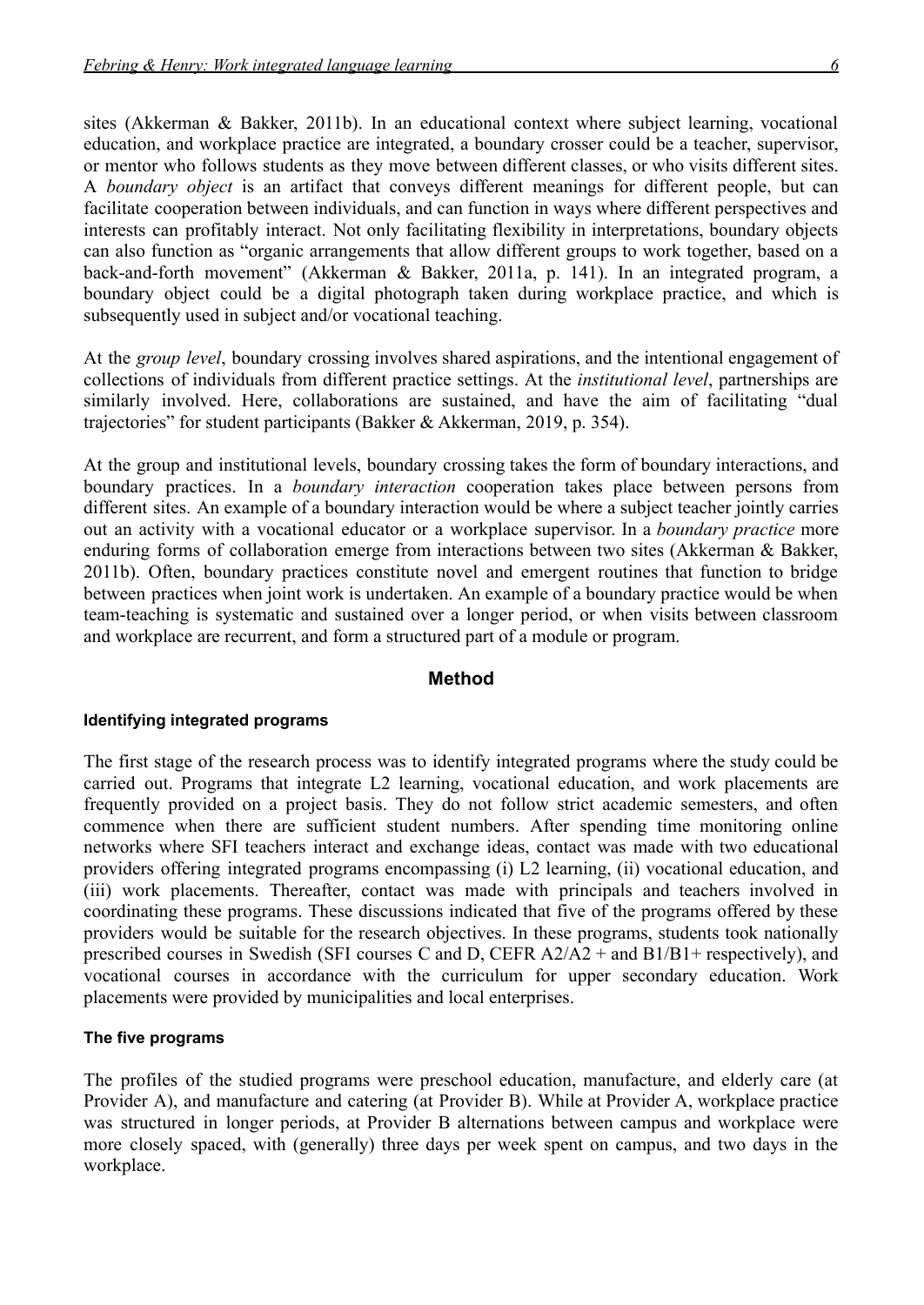## **Interviews**

Interviews were carried out with L2 teachers, vocational educators, and workplace supervisors. The L2 teachers were interviewed first. At the end of the interview, they were asked to recommend a vocational colleague who could be interviewed. In a further turn, the vocational educators were asked to recommend a workplace supervisor for the same purpose. In total, interviews were carried out with 13 people (see Table 1).

| Program        | <b>Profile</b> | <b>Elements</b> | <b>Interviewees</b>    | Gender | Age   |
|----------------|----------------|-----------------|------------------------|--------|-------|
| Provider A     |                |                 |                        |        |       |
|                |                |                 |                        |        |       |
| 1              | Preschool      |                 |                        |        |       |
|                |                | Swedish         | L2 teacher             | F      | 60-64 |
|                |                | Vocational      | Vocational educator    | F      | 50-54 |
|                |                | Practice        | Workplace supervisor   | F      | 50-54 |
| $\overline{2}$ | Manufacture    |                 |                        |        |       |
|                |                | Swedish         | L <sub>2</sub> teacher | F      | 30-34 |
|                |                | Vocational      | Vocational educator    | M      | 50-54 |
|                |                | Vocational      | Vocational educator    | M      | 45-59 |
| 3              | Elderly care   |                 |                        |        |       |
|                |                | Swedish         | L <sub>2</sub> teacher | F      | 50-54 |
|                |                | Vocational      | Vocational educator    | F      | 55-59 |
|                |                | Vocational      | Workplace supervisor   | F      | 30-34 |
| Provider B     |                |                 |                        |        |       |
|                |                |                 |                        |        |       |
| 1              | Manufacture    |                 |                        |        |       |
|                |                | Swedish         | L2 teacher             | F      | 40-44 |
|                |                | Vocational      | Vocational educator    | M      | 40-44 |
| $\overline{2}$ | Catering       |                 |                        |        |       |
|                |                | Swedish         | L2 teacher             | F      | 40-44 |
|                |                | Vocational      | Vocational educator    | F      | 50-54 |
|                |                | Practice        | Workplace supervisor   | F      | 50-54 |

**Table 1** The investigated programs

*Note:* For programs 4 and 5, the L2 teacher is the same person. At programs 2 and 4, it proved difficult to interview practice supervisors. At program 2 an interview was carried out with a vocational teacher with insight into workplace practice.

The interviews were carried out by the first author and took place in the spring and autumn of 2020. The longest interview lasted 88 minutes, and the shortest 16 minutes. Interviews were structured around the following themes:

- Experiences of working with the integrated program.
- How integration between language teaching, vocational education, and workplace practice could be achieved, and the possibilities and challenges involved.
- Students' motivation and willingness to communicate.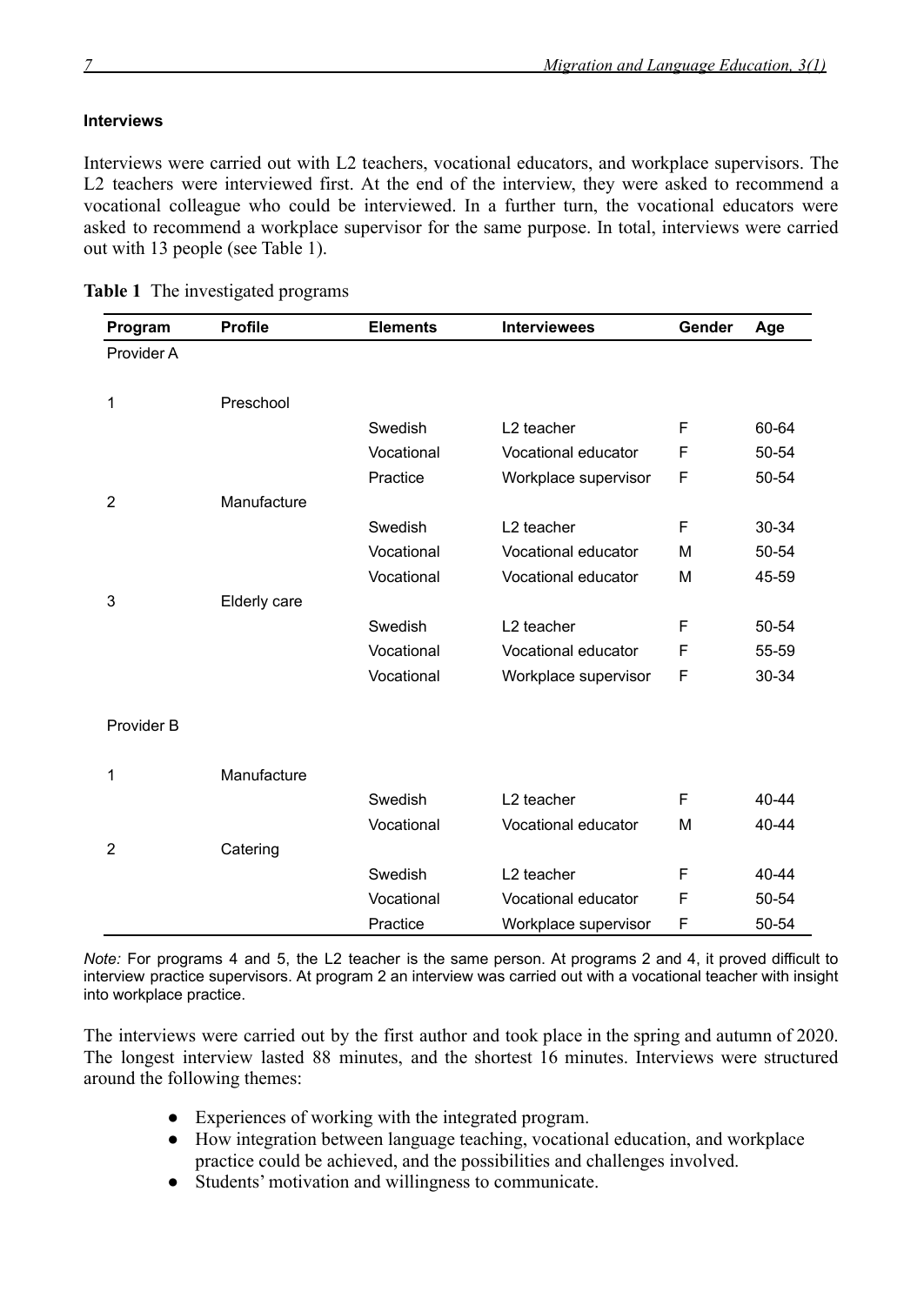The interviews were audio-recorded and transcribed verbatim. Transcripts were entered into Nvivo 12, creating a corpus of some 136,000 words.

#### **Development of an analytical framework**

The transcripts were read separately by both authors. Thereafter, and in line with Bakker and Akkerman's (2019) argument that in empirical investigations, boundary crossing phenomena can be used as "sensitizing concepts" (Blumer, 1954), an analytical framework was developed. The purpose of this framework was to identify instances of boundary crossing between program elements. Set out in Figure 1, these are boundaries between (i) practices in L2 classrooms and workplace settings (B1), (ii) practices in L2 and vocational classrooms (B2), and (iii) practices in vocational classrooms and workplace settings (B3).



**Figure 1** *Model of the analytical framework.*

## **Coding**

In the next stage, the analytical framework was used to code the data. Employing a deductive thematic analytical approach (Braun & Clarke, 2006), examples of boundary crossing were identified and categorized into four types: (i) *boundary crossers* (people who cross boundaries), (ii) *boundary objects* (artifacts that facilitate intersections), (iii) *boundary interactions* (intermittent and/or spontaneous forms of cooperation between people from different settings), and (iv) *boundary practices* (more enduring forms of collaboration). When there was a difference in opinion regarding the coding of a data segment, discussions continued until consensus was reached. Coding took place using NVivo 12.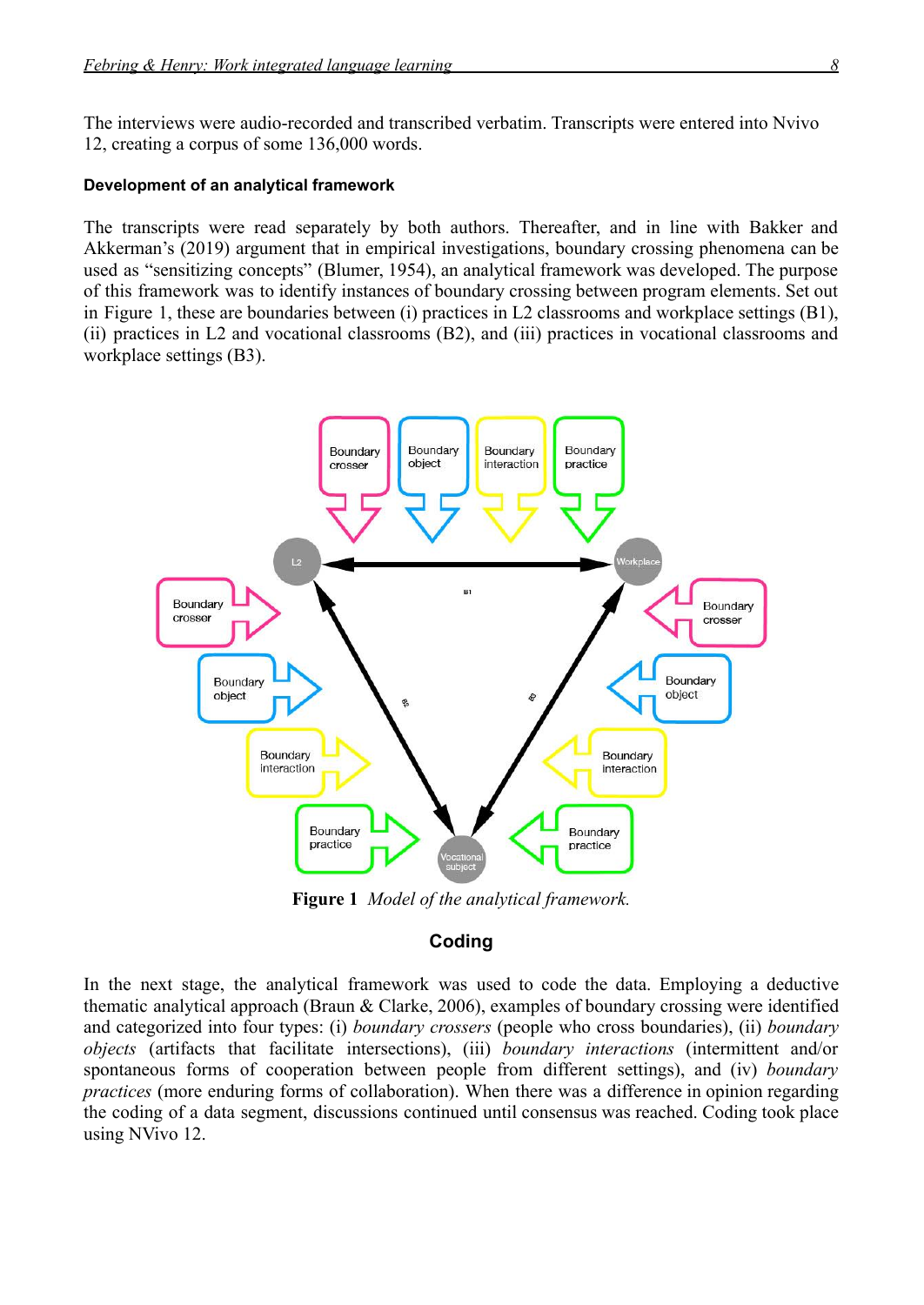Next, follow-up interviews were carried out. The purpose of these interviews was (i) to ensure that examples of boundary crossing had been accurately understood, and that the coding of these segments had been appropriate, and (ii) to identify any further examples of boundary crossing not initially mentioned. For this purpose, informants with the best insight into the practices of each program were selected. In each case, this was one of the L2 teachers. These interviews were carried out by the first author and lasted for between 32 and 112 minutes. The interviews were audio-recorded and verbatim transcripts were made. Together these totalled some 38 000 words. Transcripts were entered into the NVivo file and coded in a similar way.

# **Ethics**

Approval for the research was obtained from the Swedish Ethical Review Authority (2019-03449; 2020-00512). The study was carried out in accordance with relevant ethical principles. Information about the purpose of the study, confidentiality, the fact that participation was voluntary, and that consent could be withdrawn at any time, was provided to the participants orally, and in writing.

# **Results and Discussion**

Using the framework presented in Figure 1, instances of boundary crossing are presented for each program. Thereafter, affordances for development are explored.

## **How are continuities between practice settings established, and what types of boundary-crossing take place? (RQ1)**

# *Program 1 Preschool education*

In this program, L2 and vocational modules were combined with practice at municipal preschools. In the vocational module, education was carried out in accordance with the upper secondary curriculum for pedagogical work (*Pedagogiskt arbete på gymnasienivå*). The aim of the module was to provide an overview of children's development, and the arenas in which work with children is carried out. An important objective was to develop the ability to communicate, interact, and collaborate in working contexts. The purpose of the workplace element was to provide students with an initial orientation of work practices, and opportunities to experience language use associated with work with younger children. During practice periods, students were given assignments that involved planning, carrying out, and evaluating activities with children. These were jointly assessed by the L2 teacher and vocational educator.

Analysis of the interview data indicate that boundary crossing took place at all 3 boundaries. At the *individual level*, boundary crossing was achieved through the mediation of *boundary objects* (e.g., digital photographs, logbooks, assignments), and through the actions of a *boundary crosser* (a participant who also worked as a temporary assistant at one of the preschools). At the *group/institutional level*, instances of *boundary interactions* included study visits, when the teachers and students visited pre-school-facilities, and took photos of the rooms, which they later used to link vocabulary to what they had observed, as well as the team-teaching of specific lessons, and various types of collaboration. Two examples of *boundary practices* were identified. Here, collaborations between the L2 teacher and vocational educator were enduring, and were structured around assignments, assessment, and term-long planning.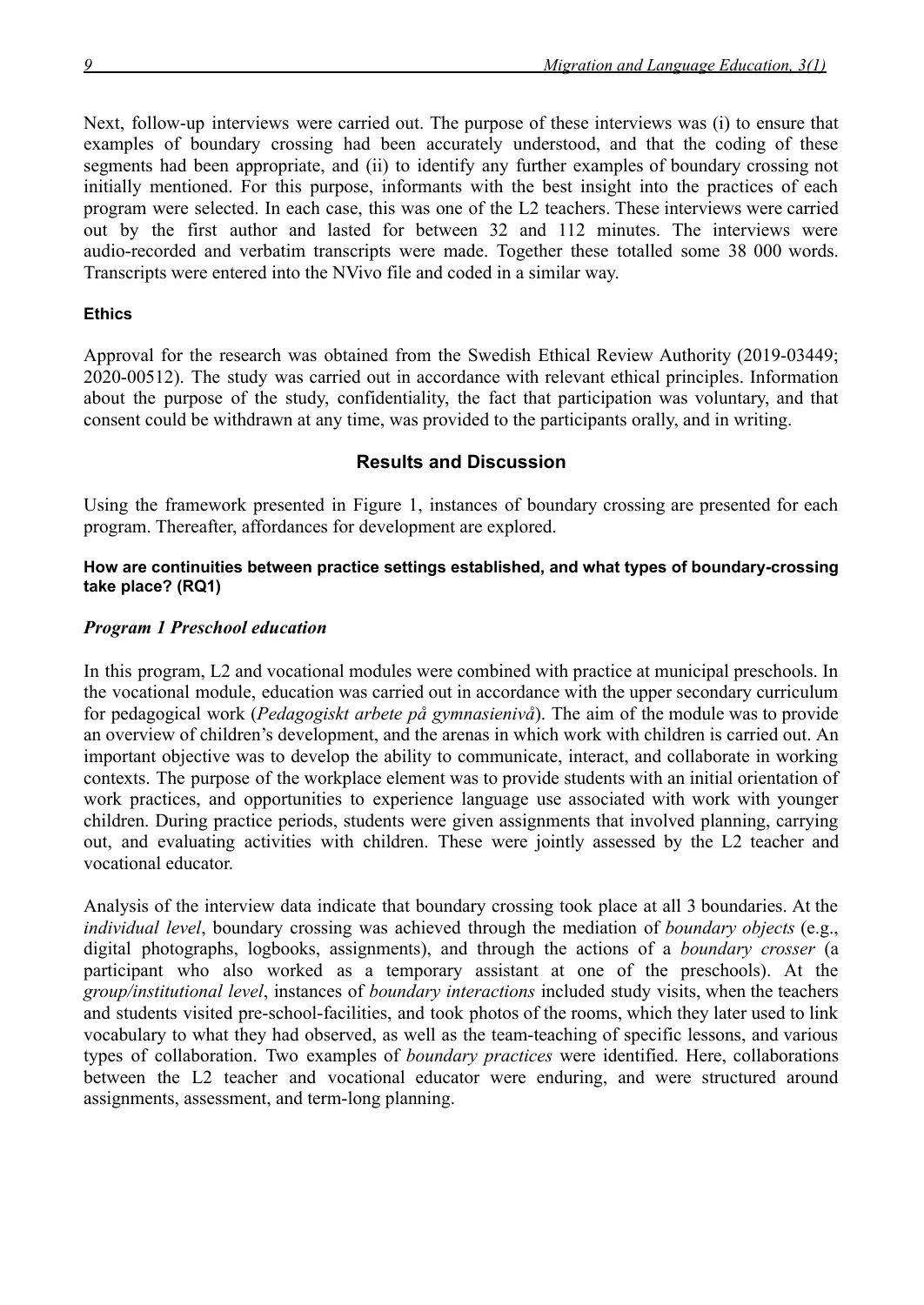

**Figure 2.** *Program 1. Instances of boundary crossing were found at all three boundaries. Various types of boundary crossing were described, with examples of boundary crossers, boundary objects, boundary interactions and boundary practices.*

### *Program 2 Manufacture*

In this program, L2 and vocational modules were combined with periods of practice in the workshop of a medium-sized industrial enterprise. In the vocational module, teaching was carried out in accordance with the upper secondary curriculum for Production Knowledge (*Produktionskunskap*). The course provided insights into production flows, maintenance, and logistics. The aim was that students should develop a general understanding of production processes, and the ability to make use of relevant concepts and terminology. In the workplace element, the aim was to provide students with an insight into the manufacturing process, and an opportunity to experience the types of language use associated with the production of steel-based products. In workplace practice, students carried out working tasks such as welding, assembly, and packaging.

At the individual level, interviews revealed that boundary crossing was mediated through *boundary objects* that facilitated cross-subject learning. Examples described included use of logbooks, vocabulary lists, activities in which artifacts were constructed, and digital films and photos taken of tools, equipment, and artifacts. At the *group/institutional level*, boundary crossing occurred at the boundary of L2 and workplace elements (B1). Taking the form of *boundary interactions,* these involved visits to the workplace (brokered by the L2 teacher), and a visit to the L2 classroom by the vocational teacher. The L2 teacher describes in her interview how the vocational teacher came to the language classroom, bringing different tools and showing the students how to disassemble and assemble them, and how to name the different parts. At the B2 boundary, collaboration between the L2 teacher and the vocational educators involved cross-subject teaching of a more structured type, and which had the characteristics of a *boundary practice*.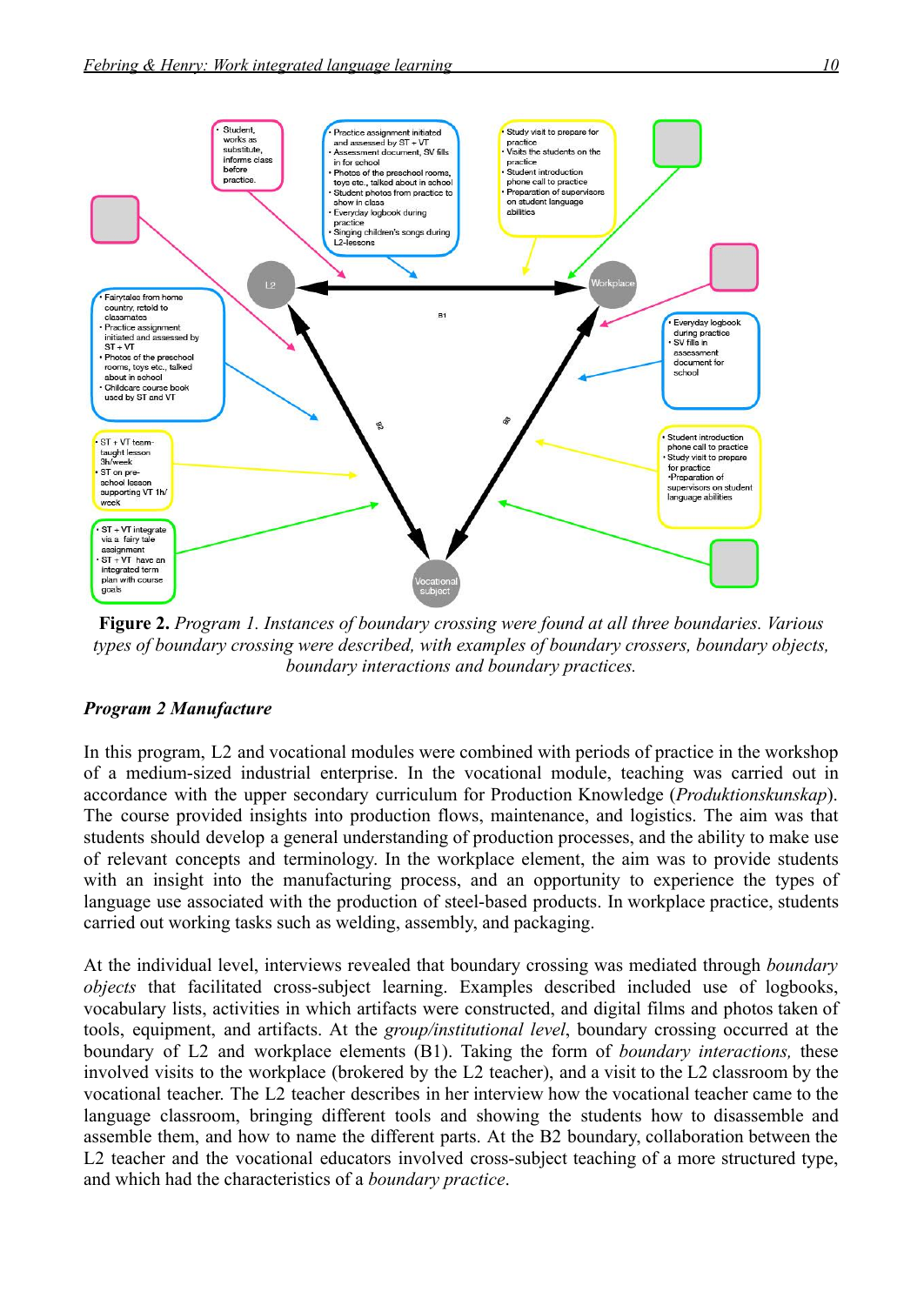

**Figure 3** *Program 2. Most instances of boundary crossing occur on the B2 boundary, and there are none at the B3 boundary. No examples of boundary crossers were described.*

# *Program 3 Elderly care*

In this program, L2 learning and vocational education were combined with work practice at care homes. In the vocational module, education was carried out in accordance with the upper secondary curriculum for Health and Social Care (*Vård och omsorg*). The aim of the module was to provide students with knowledge of work with service users, and how to plan, carry out, and assess working tasks. A particular aim was that students should develop the ability to communicate and collaborate effectively with staff and service users. As in Program 1, the purpose of work placements was to provide students with insights into working practices, but here students assumed the role of observers. It was hoped that they would gain an understanding of practice routines, and exposure to language appropriate for this sector.

Like the other programs at Provider A, boundary crossing appeared to mostly take place at the boundaries between the L2 classroom and the workplace (B1), and between L2 teaching and vocational education (B2). At the *individual level* there is an example of a student who functions as a *boundary crosser* (as in Program 1). Working as a temporary assistant at a care home, she provided insights into working practices and routines. Descriptions of *boundary objects* were also found in the interviews. While textbooks travelled between L2 and vocational classrooms (B2) and were used to support the development of specialist vocabulary, there was also an assignment that included L2 and vocational elements and which was jointly evaluated by both teachers. Boundary objects were also found at the B3 boundary. In her interview, the practice supervisor talked about how students worked with checklists of items found at care homes. The vocational educator described how students' self-assessment forms could also travel back and forth between these program elements. At the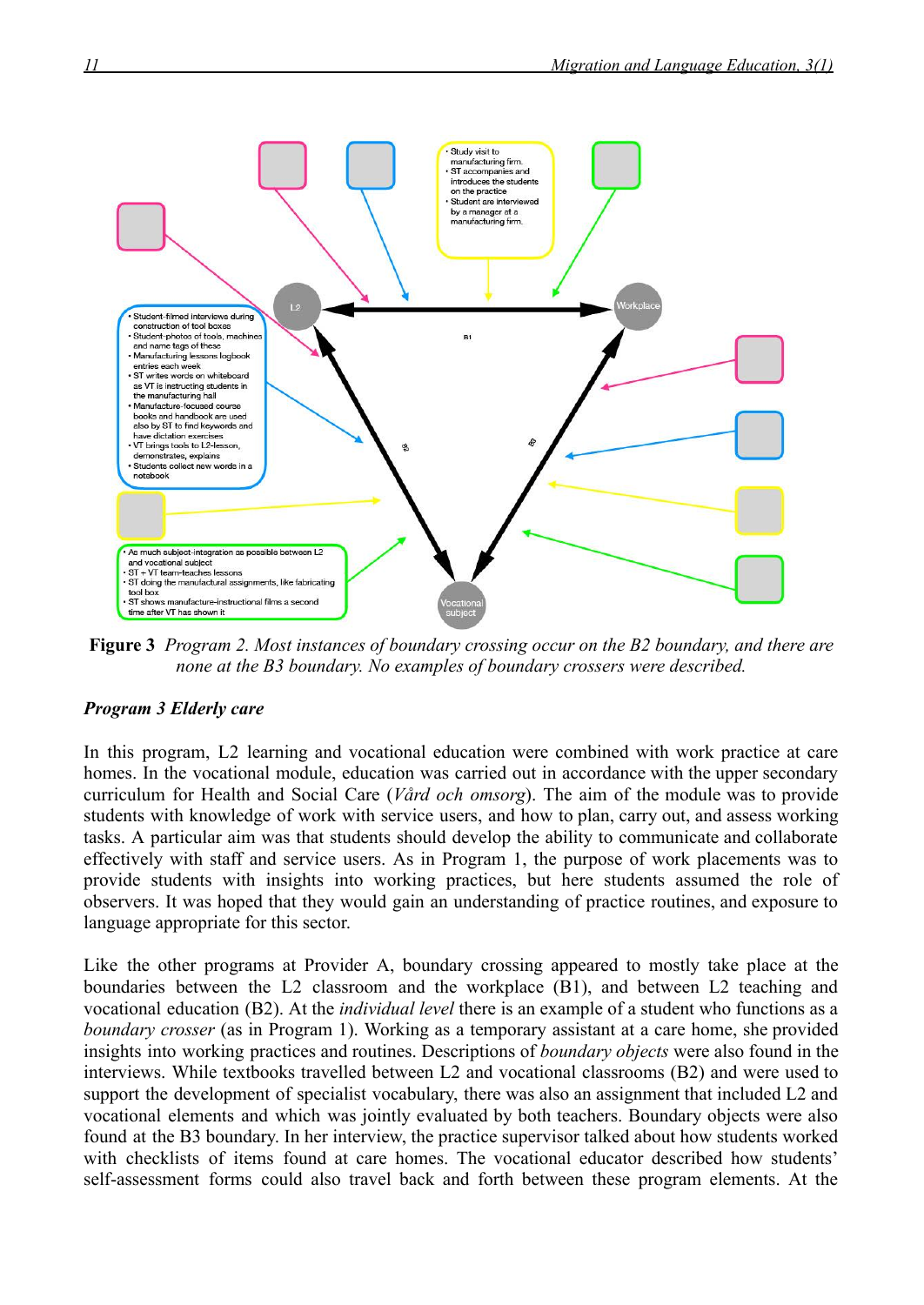*group/institutional level*, an example of a *boundary interaction* was found, where the L2 and vocational teachers team-taught one lesson per week. The L2-teacher described that during this team-taught lesson, the teachers address things that the students found hard or do various kinds of exercises, among them communication exercises.



**Figure 4** *Program 3. Examples of boundary crossing were described at all three boundaries. Examples include boundary crossers, boundary objects and boundary interactions. No descriptions of boundary practices were given.*

### *Program 4 Manufacture*

As in the manufacturing program previously described, here too L2 teaching and vocational education were combined with practice at an industrial enterprise. In the vocational module, teaching was carried out in accordance with the curriculum for the upper secondary course "People in Industry" (*Människan i industrin*). With the objective of introducing the conditions under which production is carried out, an important aim was to provide students with opportunities to develop the ability to express themselves using appropriate terminology, and correct professional language. In accordance with the integrated design at this provider, students spent two days per week at a manufacturing enterprise over a ten-week period. In addition to working with production, tasks carried out included picking and sorting components, packaging, maintenance, and cleaning.

From the interviews, it appeared that boundary crossing mostly took place at the *group/institutional level*, and between the L2 and vocational modules (B2). The L2 teacher and the vocational educator described how they had developed a collaborative approach where, in a form of *boundary interaction*, the L2 teacher spent one hour per week providing language support to her vocational colleague. Other types of *boundary interaction* were also identified. The L2 teacher described how she encouraged students to bring questions and examples from vocational lessons to the L2 class, and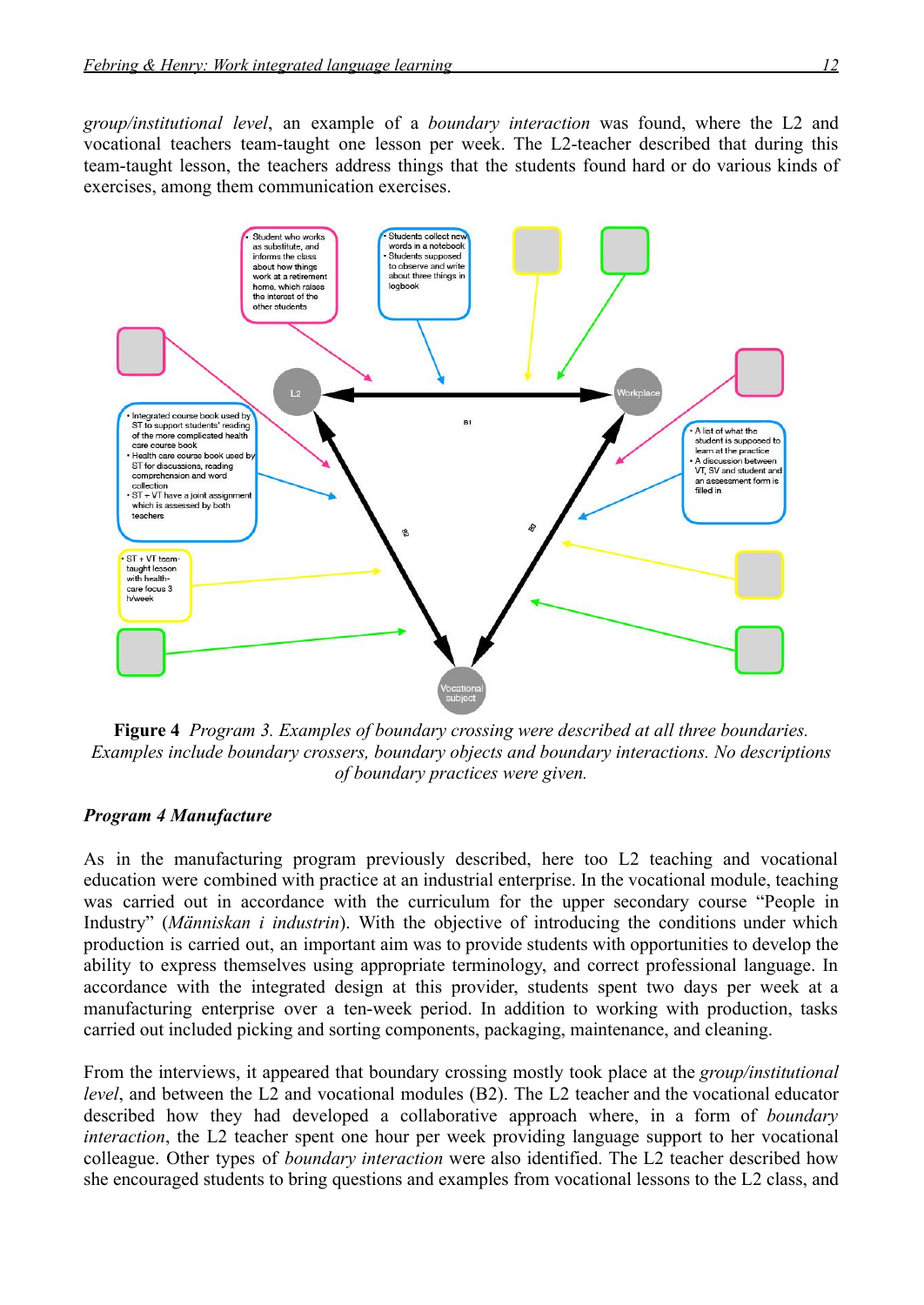how she supported students in their endeavors to gain a machine operator's license (a component of the vocational module). Boundary interactions were also found at the B3 boundary. Here, in advance of a placement, the vocational educator described how she had provided workplace supervisors with insights into the students' language abilities, and how students were given a task that involved finding out about the company's work environment policy.



**Figure 5** *Program 4. Most examples of boundary crossing occur at the B2 boundary. None were described at the B1 boundary. While examples of boundary objects, boundary interactions, and boundary practices were described, there are no examples of boundary crossers.*

# *Program 5 Catering*

In the final program, L2 and vocational studies were combined with practice in the kitchens of municipal enterprises and local restaurants. In the vocational module, teaching was carried out in accordance with the upper secondary curriculum for Food Preparation 1 (*Matlagning 1*). In this course, the objective was to provide students with knowledge about hygiene, food preparation, kitchen equipment, and food storage. A particular aim of the course was that students should learn to collaborate and communicate appropriately and effectively in work contexts. Each week, students had two days of work practice. Under supervision, students carried out working tasks associated with larger-scale catering.

Here, interviews revealed the fewest examples of boundary crossing. At the *individual level*, examples of *boundary objects* were found at all three boundaries. They involved the use in L2 lessons of digital photos taken in a workplace kitchen, the creation of videos by the vocational educator (which students could refer to during their practice), wordlists compiled during days at the workplace (and which were discussed in vocational lessons), and a notebook which had a similar purpose. At the *group/institutional level*, two examples of *boundary practices* were described; where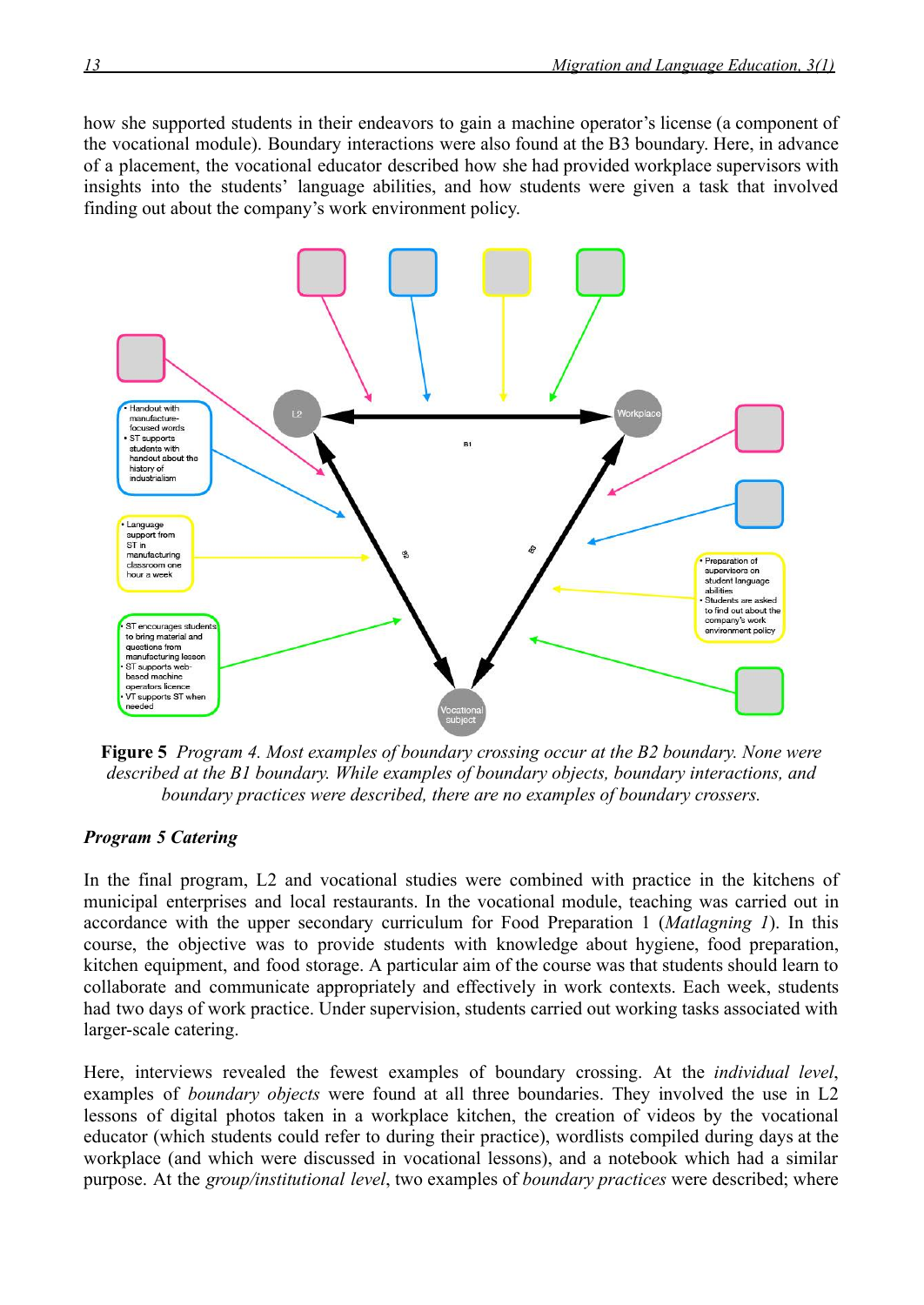the L2 teacher participated in a vocational lesson, using words to describe what the students do when they are in the kitchen, and where the vocational educator explained aspects of Swedish grammar when students requested this.



**Figure 6** *Program 5. Examples of instances of boundary crossing were described at all three boundaries. Most examples are of boundary objects. Boundary practices were also described, but no boundary crossers or boundary interactions.*

### **What affordances are associated with boundary crossing? (RQ2)**

In the context of programs that include vocational training, boundary crossing involves the individual's *awareness* of discontinuities between practice settings, and *attunement* to affordances that enable connectivity (Bakker & Akkerman, 2019; Billett, 2015). Presenting the results, we first identify boundary crossing at the individual level (*boundary crossers* and *boundary objects*), and then at the group/institutional levels (*boundary interactions* and *boundary practices*). At each level, we identify two categories of affordance. The first category is *domain affordances*. Influenced by Fishman's (1965) notion of "domain" as a sphere of activity, these refer to affordances that facilitate L2-mediated knowledge, actions, and interactions within a particular occupational setting. The second category is *communication affordances*. These refer to the ways in which the creation of connectivity can promote engagement in authentic and meaningful L2 interactions (Henry, 2016a), and can increase a participant's willingness to communicate (WTC), the intention to speak or to remain silent given free choice (MacIntyre, 2007; see also Henry et al. 2021a, 2021b).

### *Boundary crossing at the individual level*

A *boundary crosser* is a person who is a member of more than one community, or who moves between sites (Akkerman & Bakker, 2011b). In the interviews, teachers talked about two students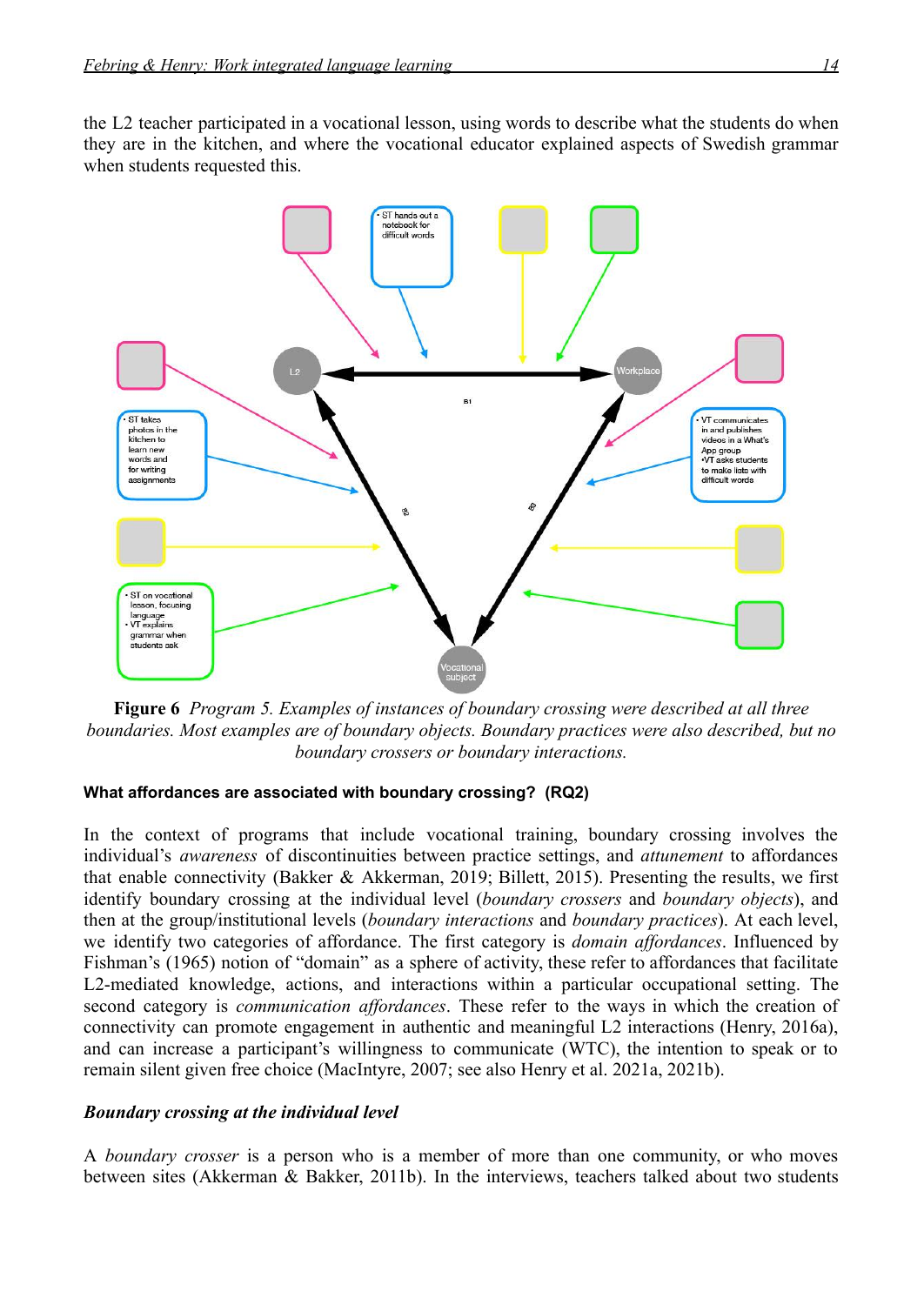who had part-time jobs at a preschool (Program 1), and at a care home (Program 3). As these teachers explained, the students were able to bring workplace experiences into the classroom. In the preschool program, the L2 teacher described how the student could inform the class of the importance of dressing appropriately when working outdoors (Excerpt One). In a similar way, the L2 teacher on the elderly care program described how the student with the extra job had told other students about working routines and workplace practices at the home where she was employed (Excerpt Two):

# EXCERPT ONE (L2 teacher, Program 1)

One of the women in the class has been a supply preschool teacher for four years, I think. She is not done with SFI. But felt that, "I have to get an education so that I can get a job." She can only get supply jobs here and there. She has been very motivated. So, when they were going to do the practice, we talk about clothes. So, she says like, "Well, it's not fun if you are doing practice, and you are going to be outside but you don't have the clothes, and you stand there freezing." /…/ They don't cost much. You don't even need to buy new. But buy a pair of thermal trousers that you can wear over, so that you don't freeze. So she was like, yes, she clarified this very well I thought.

## EXCERPT TWO (L2 teacher, Program 3)

- R: I have a student who already works in care. This education helps her get her qualification. And she talks a lot about how things are. And it is really great when we are talking about a special area, about hygiene for example. And ask, "How is it with hygiene where you work?" "What hygiene routines?" "Are they followed?" "What are they like?" "Is there surgical spirit everywhere?" "Are there gloves and protective clothing?" "When are they used?" "And so on." /…/
- I: Do you feel that she helps the other students to understand the profession? That she's there and talks about her work.
- R: Absolutely. I think so. And it makes them very interested. That there's someone who, that you don't just talk about a topic, but that there is someone who actually works with it. And not just a teacher. A student who has been out and worked. It's great for the others. They ask a lot of questions. And they want to know. /…/ We have spoken a lot about interaction. And what to do to have good communication. Things like that. If there is someone who wants to know. She has given tips about what to do. There have been lots of questions. What do you do if a patient or service-user won't eat, or won't take their medicine?

Being members of educational and workplace communities, these students functioned as boundary crossers. In demystifying working practices in their respective workplaces, the knowledge and insights brought into the classroom can be understood as functioning as *domain affordances*. These affordances enable fellow students to orientate towards a practice setting in advance of a placement. By providing examples, explaining particularities, and discussing practice routines—"*So, when they were going to do the practice, we talk about clothes*"; "*when we are talking about a special area, about hygiene for example*"—domain-specific linguistic competence is developed, and a smoother integration into the workplace is supported. The recounting of workplace experiences in the L2 classroom also functions as a *communication affordance*. As indicated in these interview excerpts, when students became engaged in meaningful L2 interactions, and were prompted to ask questions and to seek advice from experts within their midst, WTC was enhanced.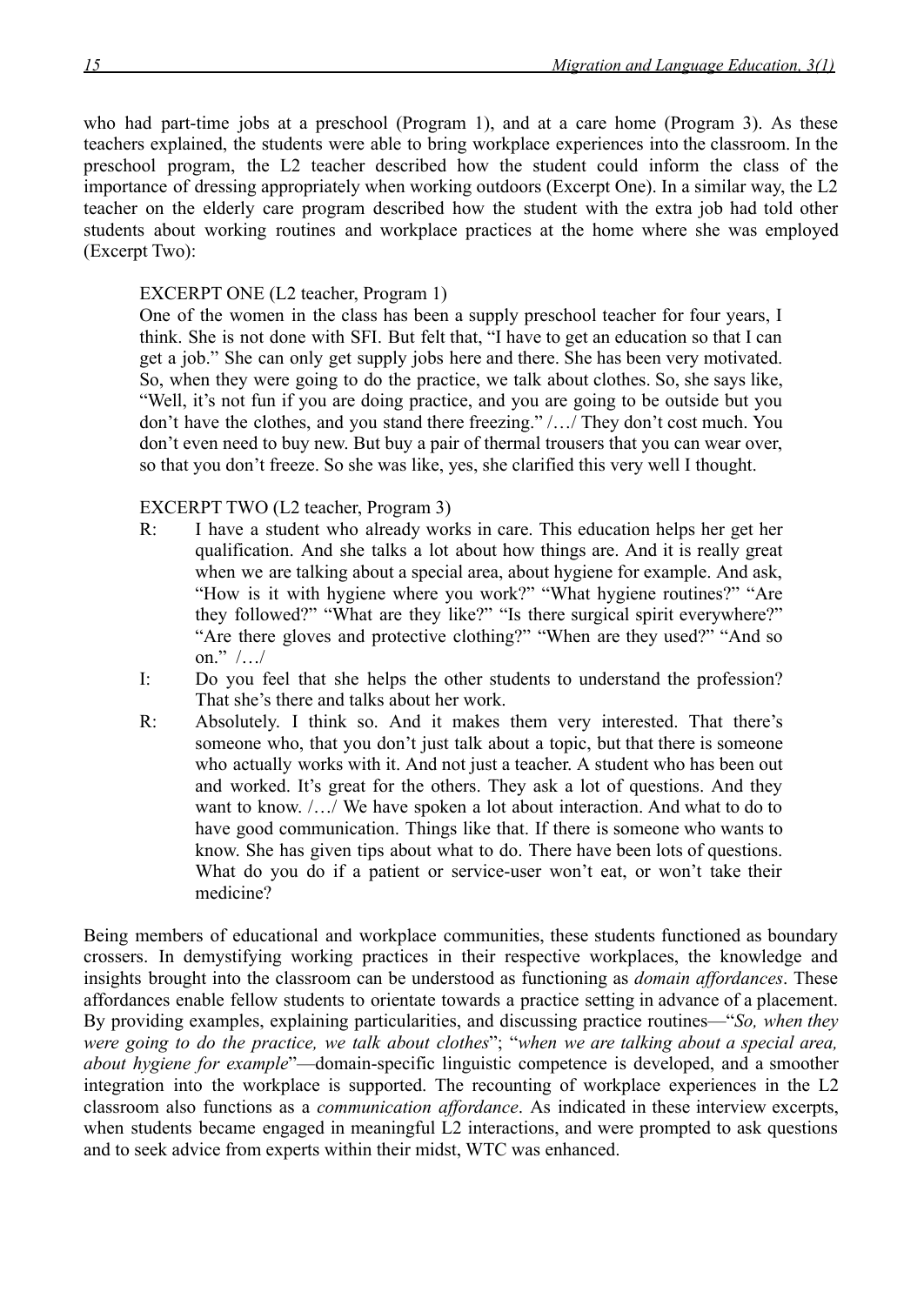A *boundary object* is an artifact which can facilitate cooperation between different settings (Akkerman & Bakker, 2011b). As previously revealed, it is this boundary crossing phenomenon that was most frequently described in the interviews. As with the students who functioned as boundary crossers, boundary objects—digital images, films, and workplace artifacts—also provided *domain* and *communication affordances*. In the following extract, a vocational educator tells how digital photos taken at a workplace setting could generate discussions about practice routines:

EXCERPT THREE (Vocational educator, Program 1)

X takes lots of photos there. Then we come back and go through the pictures and talk about what they're about. /…/ We took photos of the cloakroom. We could photograph toys, mealtime furniture. And we had the words with us later during the lessons.

/…/ We projected them on a screen. And talked about different words to describe things in the pictures which were hard. We went through every word that they were wondering about. And this could be everything from values, because someone has taken a picture of a poster about values in preschool, or a coat-hook or clothes-hanger. It's like everything they see in a picture. They want to know what it is, and what it's called.

Here, the teacher recalled how digital photos taken at a preschool generated discussion of professional values associated with early childhood education ("*because someone has taken a picture of a poster about values in preschool*"). In this way, the photos functioned to create *domain affordances*. By stimulating engagement in meaningful, relevant, and authentic discussion, the photos also functioned as *communication affordances*. As a consequence, WTC was enhanced: "*everything they see in a picture. They want to know what it is, and what it's called*". The way in which boundary objects could function as both *domain affordances* and *communication affordances*, is similarly revealed in the next excerpt:

EXCERPT FOUR (L2 teacher, Program 2)

- R: We made some short films. I asked them to film one another and they got to ask "What are you doing now?" It could be for example "Here I am cutting this sheet-metal," or, "I'm beating this," or, "Now I'm drilling a hole," or "I have put this at right-angles." So, for the film, they had to find words to describe their work. And then we watched the films in the Swedish class. There was a lovely atmosphere.
- I: What happened when you watched the films?
- R: Partly they had to repeat what they did, put it into words again. And we got another chance to talk. "What was happening in the films?" and "Why did you do it like this?" "Did he do it right?" "Did he do it in the correct stages?"

Here, as well as providing an opportunity to develop skills in using appropriate vocabulary (a *domain affordance*), the students' films were also used as a platform for authentic discussion, the effect being to enhance WTC: "*we got another chance to talk. 'What was happening in the films?' and 'Why did you do it like this?' 'Did he do it right?' 'Did he do it in the correct stages?'* "

# *Boundary crossing at the group/institutional level*

At the group/institutional level, boundary crossing can occur through *boundary interactions* (looser, ad hoc, forms of cooperation between people from different settings), and *boundary practices* (more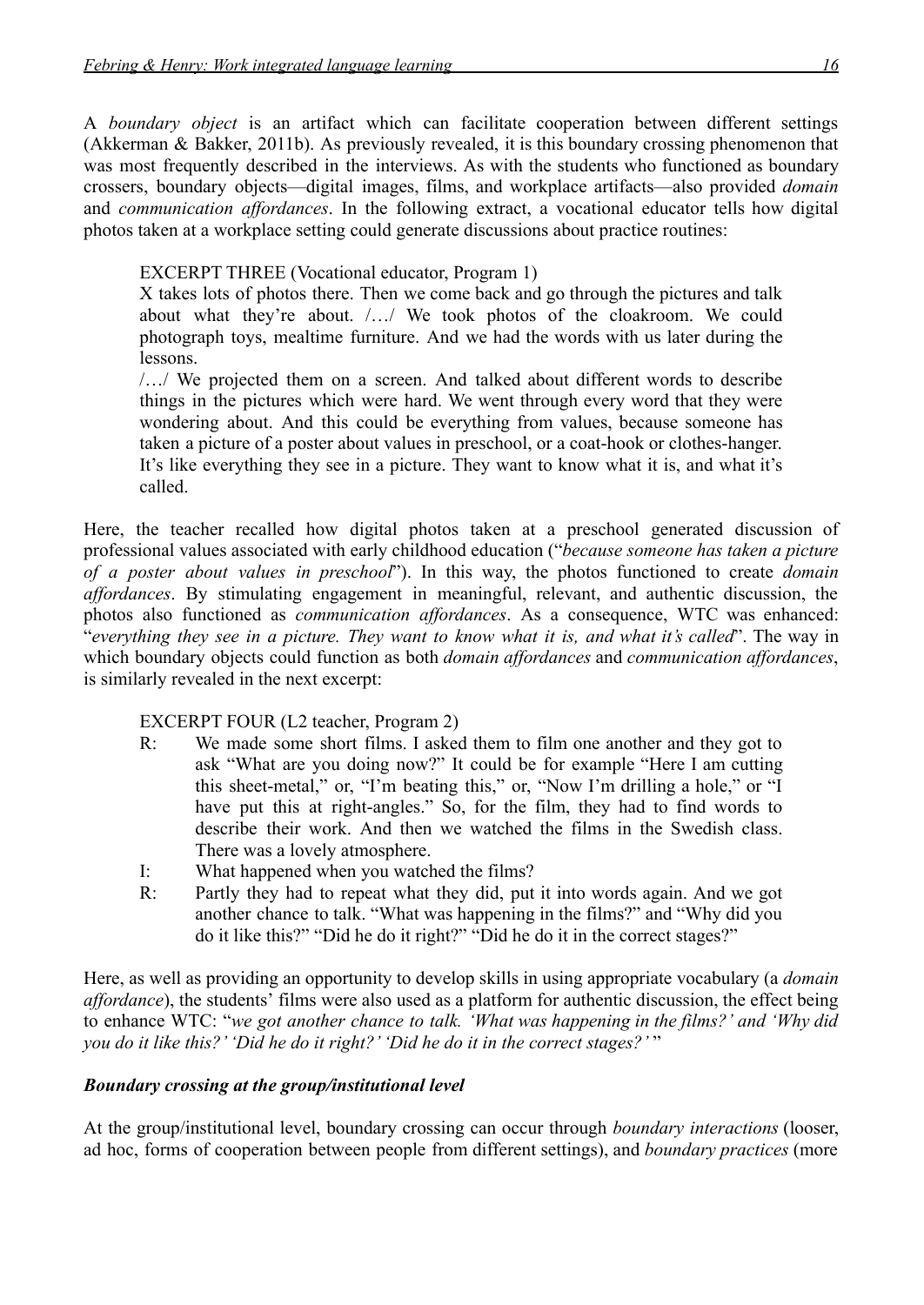enduring forms of collaboration) (Akkerman & Bakker, 2011b). As previously indicated, examples of boundary crossing at this level appeared less frequently in the interviews.

Looking first at boundary interactions, one example where *domain affordances* are apparent appears in a description provided by an L2 teacher on one of the manufacturing programs. In this story, she tells how she had been approached by students who were worried about not understanding education in the vocational classroom, and therefore asked the principal to timetable her for tuition in the manufacturing hall together with the vocational teacher:

## EXCERPT FIVE (L2 teacher, Program 4)

- R: It was rather that I had to beg and plead. Because I don't really think that either the vocational educator or the principal understood what they had got themselves into. Or how these students learn. They didn't have specially adapted materials or books. And the teaching methods were not adapted to these students' abilities. So I had to go to the principal and say, "I need some hours." To be able to go and be there. And to learn too. Because I didn't know everything they were talking about. So first I too had to learn. I made some materials that they could work with in Swedish.
- I: Was it the students who first made you realize this need? Or how did you notice?
- R: It was the students. Time and again they came and said, "We don't understand what the teacher is saying. Can't you come and explain what he's saying?" And I was panicked. Because I don't know anything about industry, and all the tools and so forth.

As this teacher explained, her intervention led to a more permanent solution where she was able to spend about an hour a week in the vocational classroom. Even though she felt out of her depth—"*Because I don't know anything about industry, and all the tools and so forth*"—by visiting the classroom, and being present during the lessons, she was able to support the students in their learning. In this student-initiated cooperation, the presence of the L2 teacher can be understood as an example of a *domain affordance* that enables students to develop the ability to express themselves appropriately within this practice context ("*I made some materials that they could work with in Swedish*").

If the arrangement brokered by the L2 teacher seemed to lack reciprocation, examples of bi-directional collaboration are found in the other manufacturing program (Excerpt Six), and on the catering program (Excerpt Seven):

# EXCERPT SIX (L2 teacher, Program 2)

That was how I thought that I wanted to work, to be there on the factory floor. To be able to take them aside to go through things that were going on. Like, "what did we do now?" and to work with and explain terminology. We recorded some films with the Ipads where they interviewed each other in the factory. "What are you doing?" "Can you explain how you are working?" stuff like that. Then we watched the films together in the classroom. The students see their Swedish in a totally different way. Because you might think that it sounds good, what you say, but when you see it from an outside view, then you might notice that the syntax is not correct, or, "Oh, I missed a word there" or "that was the wrong tense."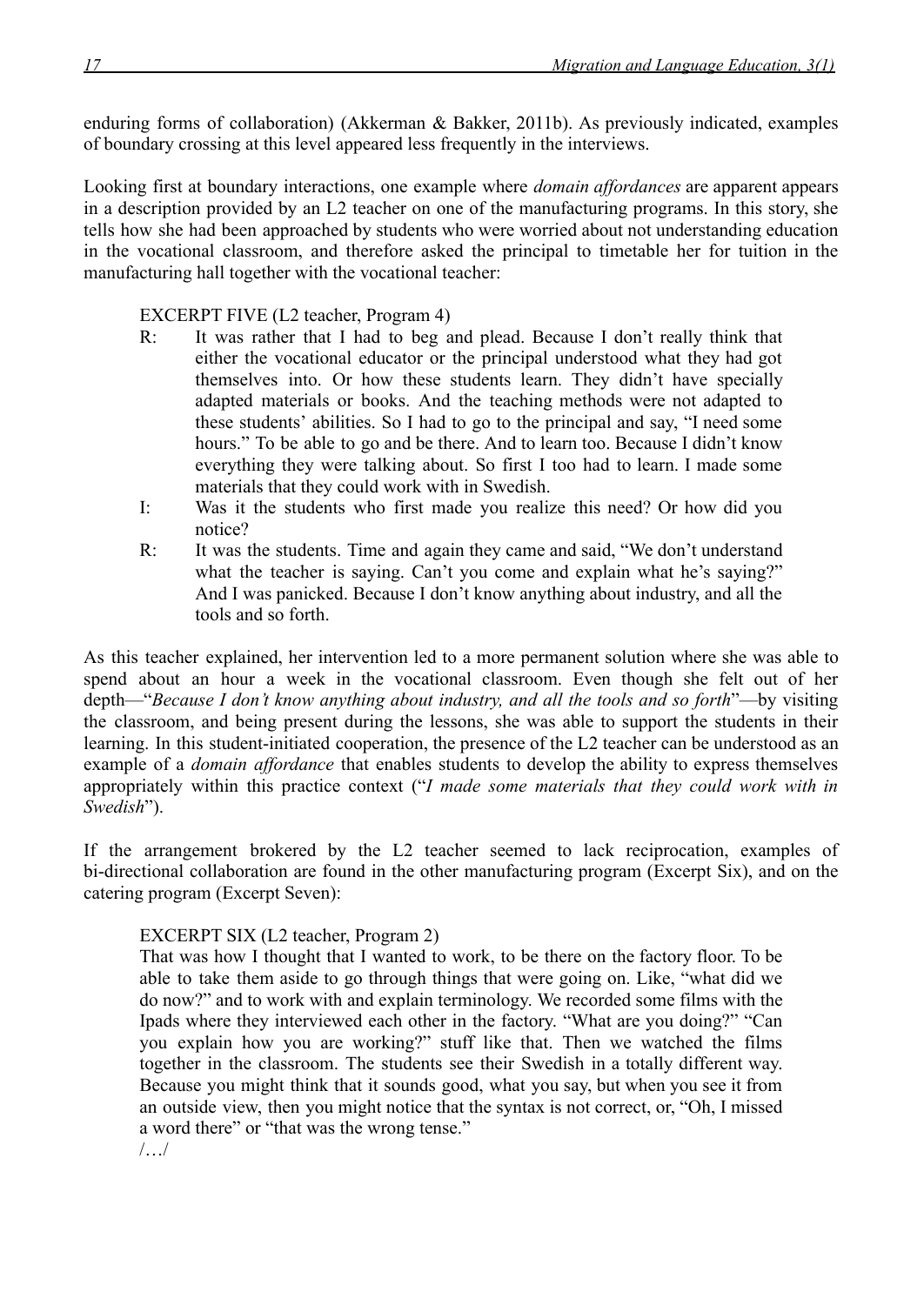X did a presentation of the tools, machines, and safety. And he showed things concretely. The tools, the machines, everything. And how they worked. Parallel to this I used the whiteboard to write up the terminology. Because the students, they had their vocabulary logbooks, that they created themselves. So, at the same time as they were there, watching, and sometimes also trying things out, I wrote things on the whiteboard, and talked about different words. And then the follow-up. "Do you remember what this was?" and "How is this used." Stuff like that. /…/

Because I constructed my own toolbox, I became one of the gang. I too would ask X questions "What do I do now?" and "Now it has come like this." And then the students could ask too. But they were also good at going to X and asking, "Have I done this right?" So, there was a lot of focus on the work, on the practical things. You could say perhaps that there was a great deal of focus on talking.

Here, descriptions indicate the inception of structured forms of collaboration characteristic of *boundary practices*. The L2 teacher describes how she created space in her schedule so that she could be present in the factory workshop. While this form of boundary crossing appears to mostly generate *domain affordances*, we can also note how the collaboration generates a positive climate conducive to interaction, and thus also *communication affordances*. As we saw in Excerpt Four, this teacher described how "*there was a lovely atmosphere*" when they worked with the classroom follow-up. A positive atmosphere is similarly created when the L2 teacher on the catering program carries out teaching in one of the kitchens, here too following it up the next day in the L2 classroom:

### EXCERPT SEVEN (L2 teacher, Program 5)

They became very happy when I came to the kitchen. And also because I really made them use Swedish. I gave a word to every object. Like, "this is dishcloth" and "What are you doing now?" "I am opening the oven and putting in a roasting dish" "I am baking a cake." I forced them to use the language. They valued this. Several said "It's great when you come, because then we have to use all the words." Afterwards I do a follow-up with the photos on the projector. And I have made materials based on things they have done, and given them writing assignments to "describe what you did in the kitchen yesterday and write an account." And it was of course easier for them to summarize with help of the pictures, and all the words we had gone through.

Here too, the boundary practice of supporting workplace learning generates both *domain affordances* ("And it was of course easier for them to summarize with help of the pictures, and all the words we *had gone through*") and *communication affordances* ("*Several said 'It's great when you come, because then we have to use all the words*").

### **Conclusion**

In migration contexts, proficiency in a host country language can facilitate labor market entry and successful integration. To support these transitions, programs that combine L2 education and vocational training have been developed in several countries. While the rationale for such initiatives is that program elements are mutually enhancing, little is known about how integration is achieved, how connections between program elements can arise, or the influences that connectivity can have on participation, engagement, and L2 development.

From the research literature on vocational education and training, it appears essential that learners are provided with opportunities where they can "apply the concepts from their formal education to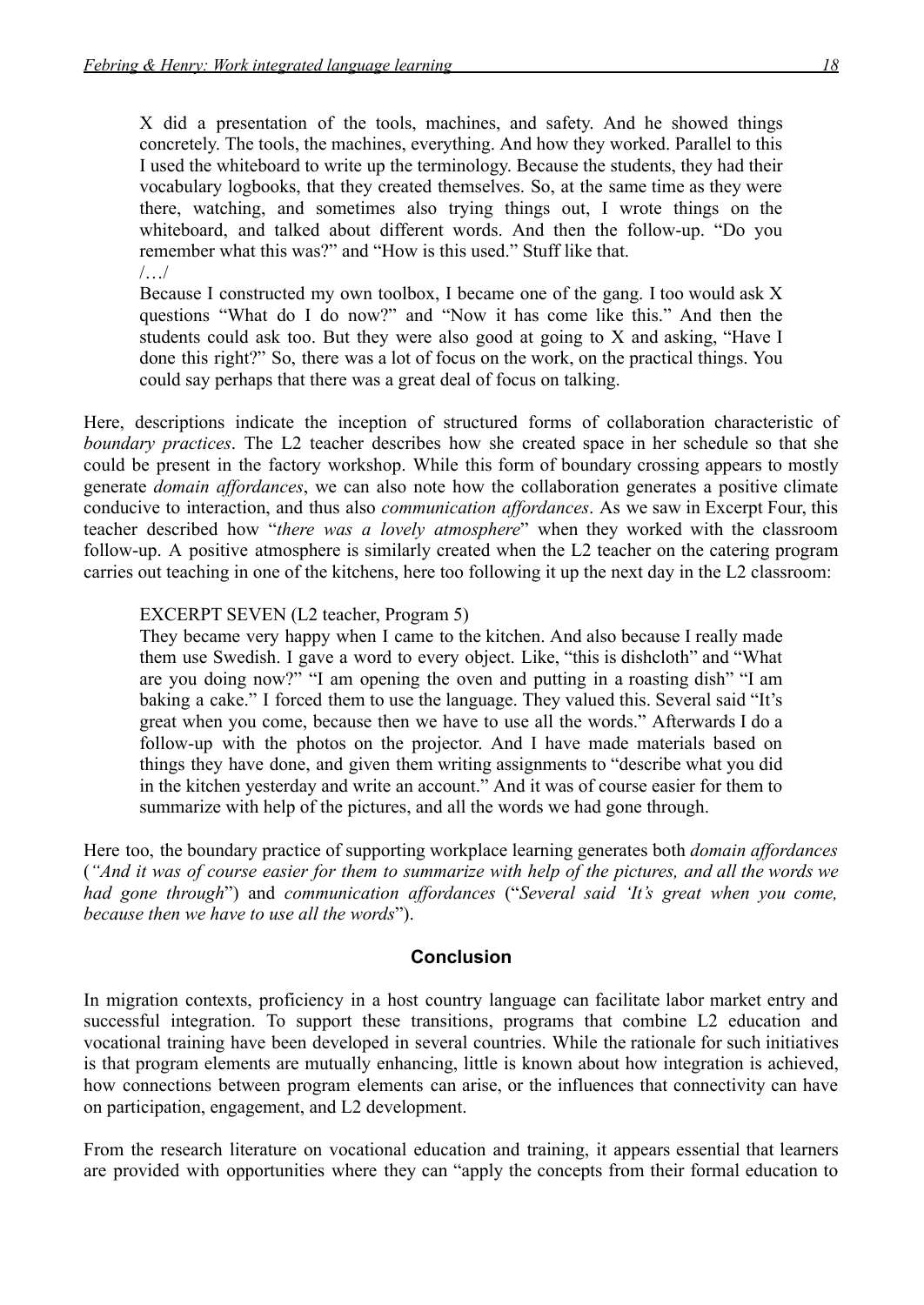interpret the reality of workplace cultures and practices", [and where they can relate] "everyday experiences to more formal bodies of knowledge" (Kersh, 2019, p. 257). A successful forging of connections between settings is regarded as crucial to learning outcomes (Billett, 2015; Engeström et al., 1995). As Bakker and Akkerman (2019) explain, "[i]f learners cannot connect what they learn in different settings, it is very likely that what they have learned in educational settings remains inert. What they have learned in an internship or regular work may not be enriched by what they gained in education or training" (p. 351).

In this article, we have presented findings from the systematic study of experiences of practitioners working on five integrated programs of L2 learning in Sweden. Using an analytical framework where boundary crossing phenomena identified by Akkerman and Bakker (2011a, 2011b) functioned as sensitizing concepts (Blumer, 1954), light has been cast on connectivity and the affordances for L2 learning that arise when, at different scale levels, boundaries are crossed. Two categories of affordances were identified. When connections were made between knowledge developed in L2 classrooms, vocational education, and workplace training, *domain affordances* could arise. These affordances could facilitate understanding of tasks, practices, and conventions associated with a particular occupational/linguistic domain. Connectivity between settings could also have the effect that L2 interactions became invested with greater meaning, increased relevance, and enhanced authenticity. Identified as *communication affordances*, this category of affordance can function to facilitate students' engagement in L2 interactions, and to strengthen their WTC.

## **Limitations**

The study constitutes an initial attempt to examine the affordances that arise in programs that seek to integrate classroom and workplace learning. An important limitation is that findings have emerged from practitioner interviews. Additionally, we were only able to interview the workplace supervisors for three of the five programs. A further limitation is that focus was only directed to boundaries between programme components, and without attention to the affordances that can arise when boundary crossing takes place within a particular context.

### **Implications**

In countries where language education is offered to adult migrants, it is important that policymakers are provided with evidence of contributions that integrated programs can make in facilitating L2 learning and enabling a better integration of adult migrants into the workforce. While in this regard the current study marks an important initial attempt, the limitations stemming from the methodology employed, and the context investigated (CEFR A2 and B1-level education in Sweden), highlight the need for systematic research. Connectivity in integrated programs needs to be examined using a variety of data sources, including observational data. In addition to interviews with teachers, workplace supervisors, and program participants, audio and/or video-recorded observations of practice situations where connectivity is established need to be carried out. Equally, longitudinal studies that can provide evidence of learning gains associated with integrated programs are required.

In addition to studies employing methodologies which can deliver robust findings that can provide evidence of the learning potential suggested here, it is also important that educational planners are provided with a blueprint in which the essential features and characteristics of programs that seek to integrate L2 and vocationally-focused learning are carefully explicated. As a first step in this direction, it is important that a definition of work integrated language learning is developed. In this respect, and as an initial "working definition," we propose that work integrated language learning (WILL) can be understood as "a program or other form of education that primarily targets the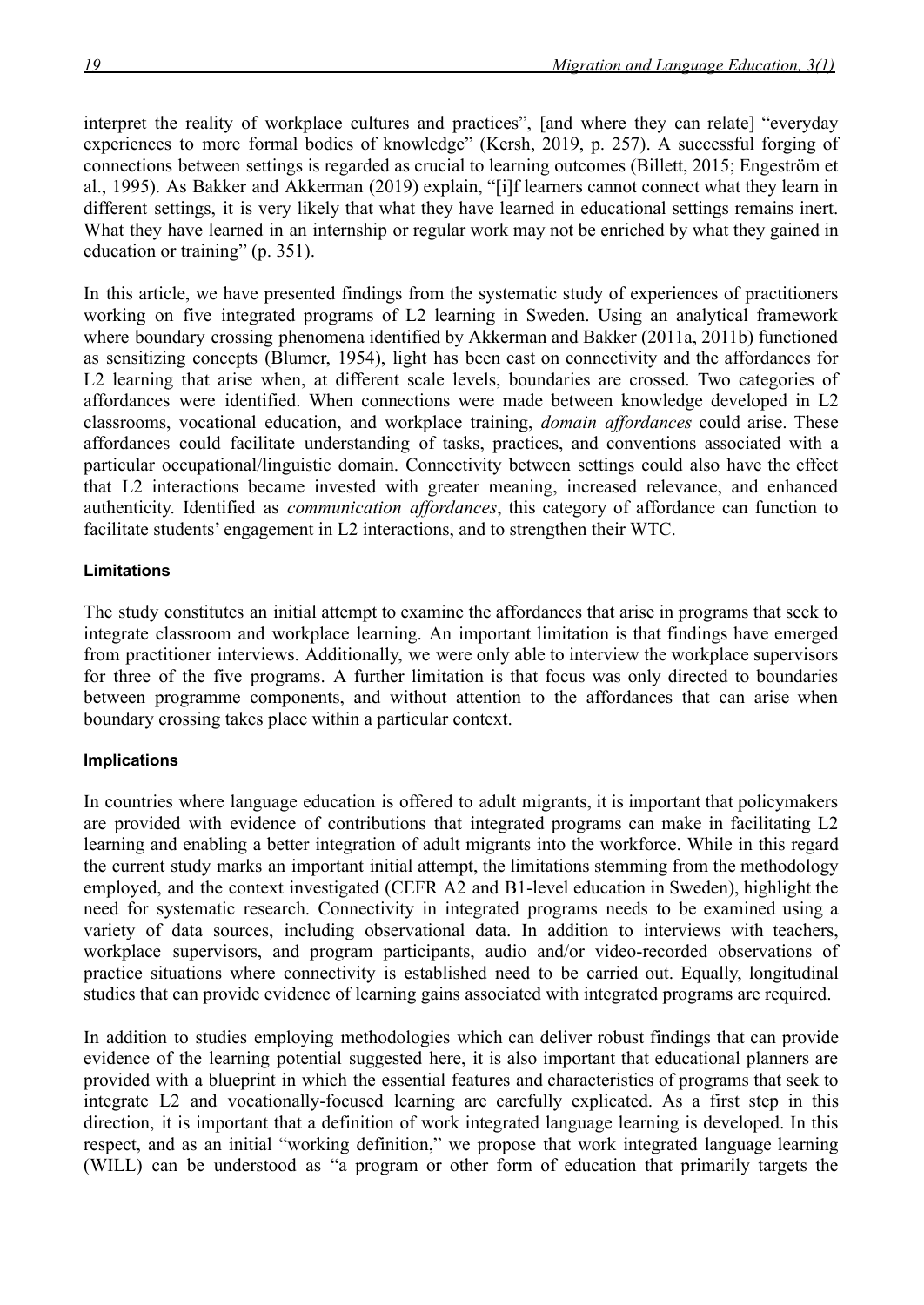development of L2 skills, where classroom and workplace-based learning are intentionally combined, and where connections between settings are actively sought."

While we believe that it is essential that funded programs of research are initiated, and that the contributions of integrated programs are systematically assessed, more immediate implications can also be drawn. In any educational program that includes workplace learning, the challenge "is to create possibilities for participation and collaboration across a diversity of sites, both within and across institutions" (Akkerman & Bakker, 2011a, p. 132). Irrespective of the design of particular programs, language teachers, vocational educators, and workplace supervisors can profit from in-service education that can support them in identifying affordances associated with work integrated learning, and in helping students to attune to the varying affordances that might arise. Given the rich literature on affordances in language learning (Aronin, 2014; Henry, 2016a; Otwinowska-Kasztelanic, 2011; van Lier, 2000), and work in the analogous field of "teacher language awareness" (Andrews, 2007; Otwinowska, 2017), training that supports practitioners in developing an awareness of affordances can play an important role in leveraging the potential associated with this particular form of language education.

## **References**

- Ahlgren, K., & Rydell, M. (2020). Continuity and change. Migrants' experiences of adult language education in Sweden. *European Journal for Research on the Education and Learning of Adults*, *11*(3), 399–414. <https://doi.org/10.3384/rela.2000-7426.ojs1680>
- Akkerman, S.F., & Bakker, A. (2011a). Boundary crossing and boundary objects. *Review of Educational Research, 81*(2), 132–169. <https://doi.org/10.3102/0034654311404435>
- Akkerman, S.F., & Bakker, A. (2011b). Learning at the boundary: An introduction. *International Journal of Educational Research, 50*(1), 1–5. <https://doi.org/10.1016/j.ijer.2011.04.002>
- Akkerman, S.F., & Bakker, A. (2012). Crossing boundaries between school and work during apprenticeships. *Vocations and Learning, 5*(2), 153–173. [https://doi.org/10.1007/](https://doi.org/10.1007/s12186-011-9073-6) [s12186-011-9073-6](https://doi.org/10.1007/s12186-011-9073-6)
- Andrews, S. (2007). *Teacher language awareness*. Cambridge: Cambridge University Press.
- Aronin, L. (2014). The concept of affordances in applied linguistics and multilingualism. In M. Pawlak & L. Aronin (Eds.), *Essential topics in applied linguistics and multilingualism* (pp. 157–173). Berlin: Springer..
- Bakker, A., & Akkerman, S.F. (2014). A boundary-crossing approach to support students' integration of statistical and work-related knowledge. *Educational Studies in Mathematics, 86*(2), 223–237. <https://doi.org/10.1007/s10649-013-9517-z>
- Bakker, A., & Akkerman, S. (2019). The learning potential of boundary crossing in the vocational curriculum. In D. Guile & L. Unwin (Eds.), *The Wiley handbook of vocational education and training* (pp. 349–372). Hoboken, NJ: Wiley.
- Billett, S. (2015). Integrating practice-based experiences into higher education. Springer. Retrieved from [https://link-springer-com.ezproxy.server.hv.se/content/pdf/10.1007/978-94-017-7230-](https://link-springer-com.ezproxy.server.hv.se/content/pdf/10.1007/978-94-017-7230-3.pdf) [3.pdf](https://link-springer-com.ezproxy.server.hv.se/content/pdf/10.1007/978-94-017-7230-3.pdf)
- Blumer, H. (1954). What is wrong with social theory? *American sociological review, 19*(1), 3–10.
- Braun, V., & Clarke, V. (2006). Using thematic analysis in psychology. *Qualitative research in psychology, 3*(2), 77–101. <https://doi.org/10.1191/1478088706qp063oa>
- Canagarajah, S. (2021). Rethinking mobility and language: From the Global South. *The Modern Language Journal*, *105*(2), 570–582. <https://doi.org/10.1111/modl.12726>
- Dahlström, M., & Gannå, L. (2017). *En didaktisk modell för integrering av yrkes-och sfiundervisning inom YFI-projektet [A didactical model for integration of vocational and SFI-teaching in the YFI-project]*. Stockholms universitet. Retrieved from [http://www.](http://www.andrasprak.su.se/polopoly_fs/1.382792.1524165322!/menu/standard/file/Didaktisk%20modell%20YFI%20NC.pdf)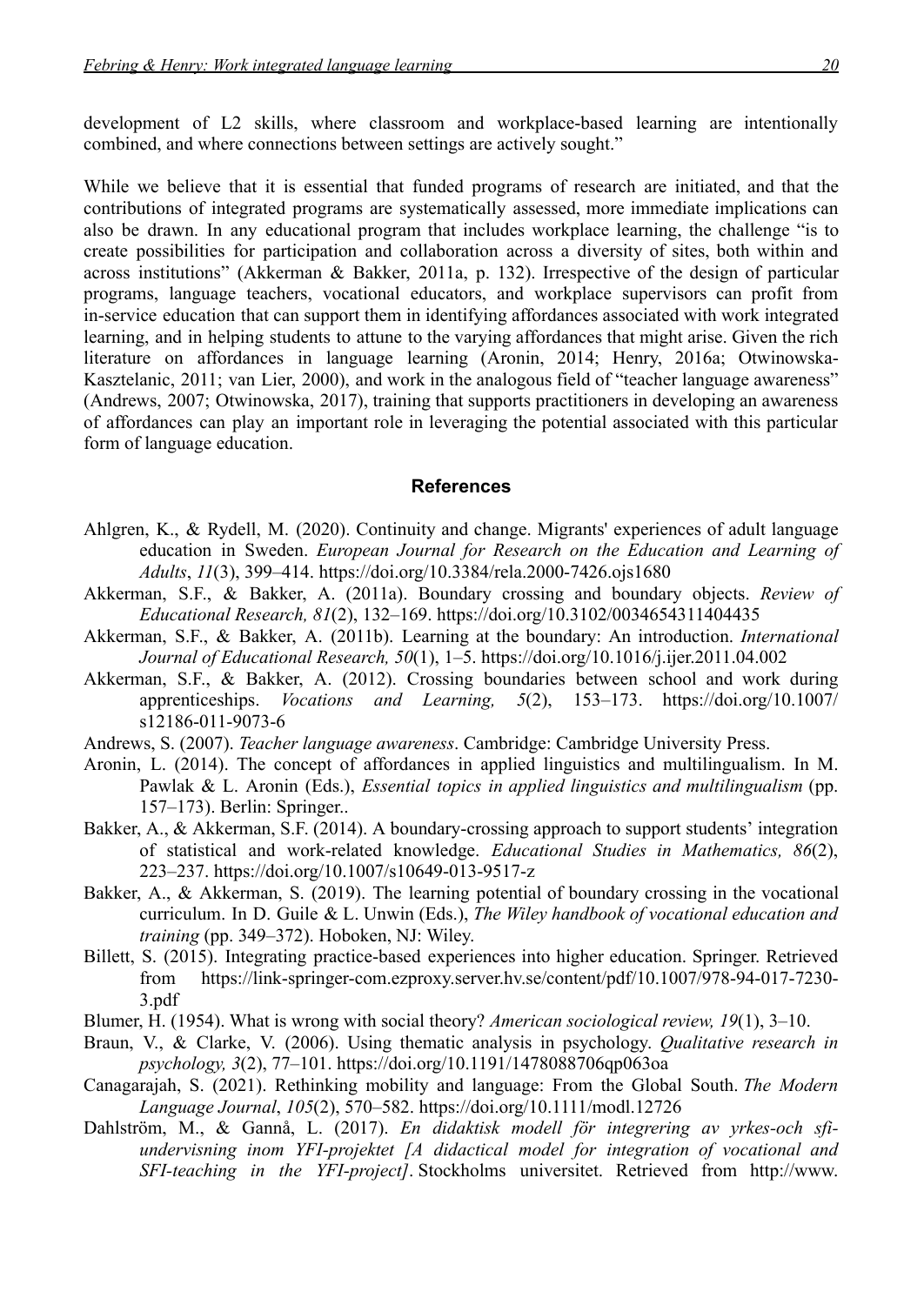[andrasprak.su.se/polopoly\\_fs/1.382792.1524165322!/menu/standard/file/Didaktisk%20model](http://www.andrasprak.su.se/polopoly_fs/1.382792.1524165322!/menu/standard/file/Didaktisk%20modell%20YFI%20NC.pdf) [l%20YFI%20NC.pdf](http://www.andrasprak.su.se/polopoly_fs/1.382792.1524165322!/menu/standard/file/Didaktisk%20modell%20YFI%20NC.pdf)

- Derwing T.M., & Munro, M.J. (2013). The development of L2 oral language skills in two L1 groups: A 7-year study. *Language Learning 63* (2), 163–185. <https://doi.org/10.1111/lang.12000>
- Engeström, Y., Engeström, R., & Kärkkäinen, M. (1995). Polycontextuality and boundary crossing in expert cognition: Learning and problem solving in complex work activities. *Learning and Instruction.* [https://doi.org/10.1016/0959-4752\(95\)00021-6](https://doi.org/10.1016/0959-4752(95)00021-6)
- Fishman, J.A. (1965). Who speaks what language to whom and when? *La Linquistique, 1*(Fasc. 2), 67–88.
- Hamberg, L. (2015). *Samverkan i och med språket: systemisk-funktionell analys av språkanvändning i en kommunal gränsaktivitet med nyanlända flyktingar som målgrupp [Joint engagement by means of language. A systemic functional analysis of language use in a boundary activity targeting newly arrived refugees in a municipality].* University of Helsinki. Retrieved from [https://helda.helsinki.fi/bitstream/handle/10138/154348/Samverka.pdf?sequence=1&isAllow](https://helda.helsinki.fi/bitstream/handle/10138/154348/Samverka.pdf?sequence=1&isAllowed=y) [ed=y](https://helda.helsinki.fi/bitstream/handle/10138/154348/Samverka.pdf?sequence=1&isAllowed=y)
- Henry, A., & Davydenko, S. (2020). Thriving? Or surviving? An approach–avoidance perspective on adult language learners' motivation. *The Modern Language Journal 104* (2) 363–380. <https://doi.org/10.1111/modl.12635>
- Henry, A. (2016a). Enablements and constraints: Inventorying affordances associated with lingua franca English. *International Journal of Bilingual Education and Bilingualism 19 (*5) 488–510. <https://doi.org/10.1080/13670050.2015.1014465>
- Henry, A. (2016b). Swedish or English? Migrants' experiences of the exchangeability of language resources. *International Journal of Bilingual Education and Bilingualism 19* (4) 442–463. <https://doi.org/10.1080/13670050.2015.1008979>
- Henry, A., Thorsen, C. & MacIntyre, P. D. (2021a). Willingness to communicate in a multilingual context: Part one, a time-serial study of developmental dynamics. *Journal of Multicultural and Multilingual Development.* <https://doi.org/10.1080/01434632.2021.1931248>
- Henry, A., Thorsen, C. & MacIntyre, P. D. (2021b). Willingness to communicate in a multilingual context: Part two, person-context dynamics. *Journal of Multicultural and Multilingual Development*. <https://doi.org/10.1080/01434632.2021.1935975>
- Holmes, J., & Vine, B. (2021). Workplace research and applications in real world contexts: The case of the Wellington Language in the Workplace Project. In *Good data in business and professional discourse research and teaching* (pp. 25–54). Palgrave Macmillan.
- Kersh, N. (2019). Learning from knowledge transfer and recontextualisation of experiences in the context of workplace learning: Insights from the UK. In A. Bahl & A. Dietzen (Eds.), *Work-based learning as a pathway to competence-based education* (pp. 255–272). Bonn: Federal Institute for Vocational Education and Training. Retrieved from <https://discovery.ucl.ac.uk/id/eprint/10064786/1/Kersh.pdf>
- Lindberg, I., & Sandwall, K. (2017). Conflicting agendas in Swedish adult second language education. In C. Kerfoot & K. Hyltenstam (Eds.), *Entangled discourses: South-North orders of visibility* (pp. 119–136)*.* New York: Routledge.
- MacIntyre, P.D. (2007). Willingness to communicate in the second language: Understanding the decision to speak as a volitional process. *The Modern Language Journal*, *91*(4), 564–576. <https://doi.org/10.1111/j.1540-4781.2007.00623.x>
- National Education Agency. (2017). *Redovisning av uppdrag om nyanlända under 25 år och deras utbildningsbehov inom komvux [Accounting for assignment about newly arrived under 25 years and their need of education within Komvux]*. Retrieved from [http://docplayer.se/](http://docplayer.se/132451455-Redovisning-av-uppdrag-om-nyanlanda-under-25-ar-och-deras-utbildningsbehov-inom-komvux-dnr-u2016-01673-gv-u2016-01708-s-u2016-04154-gv.html) [132451455-Redovisning-av-uppdrag-om-nyanlanda-under-25-ar-och-deras-utbildningsbehov](http://docplayer.se/132451455-Redovisning-av-uppdrag-om-nyanlanda-under-25-ar-och-deras-utbildningsbehov-inom-komvux-dnr-u2016-01673-gv-u2016-01708-s-u2016-04154-gv.html) [-inom-komvux-dnr-u2016-01673-gv-u2016-01708-s-u2016-04154-gv.html](http://docplayer.se/132451455-Redovisning-av-uppdrag-om-nyanlanda-under-25-ar-och-deras-utbildningsbehov-inom-komvux-dnr-u2016-01673-gv-u2016-01708-s-u2016-04154-gv.html)